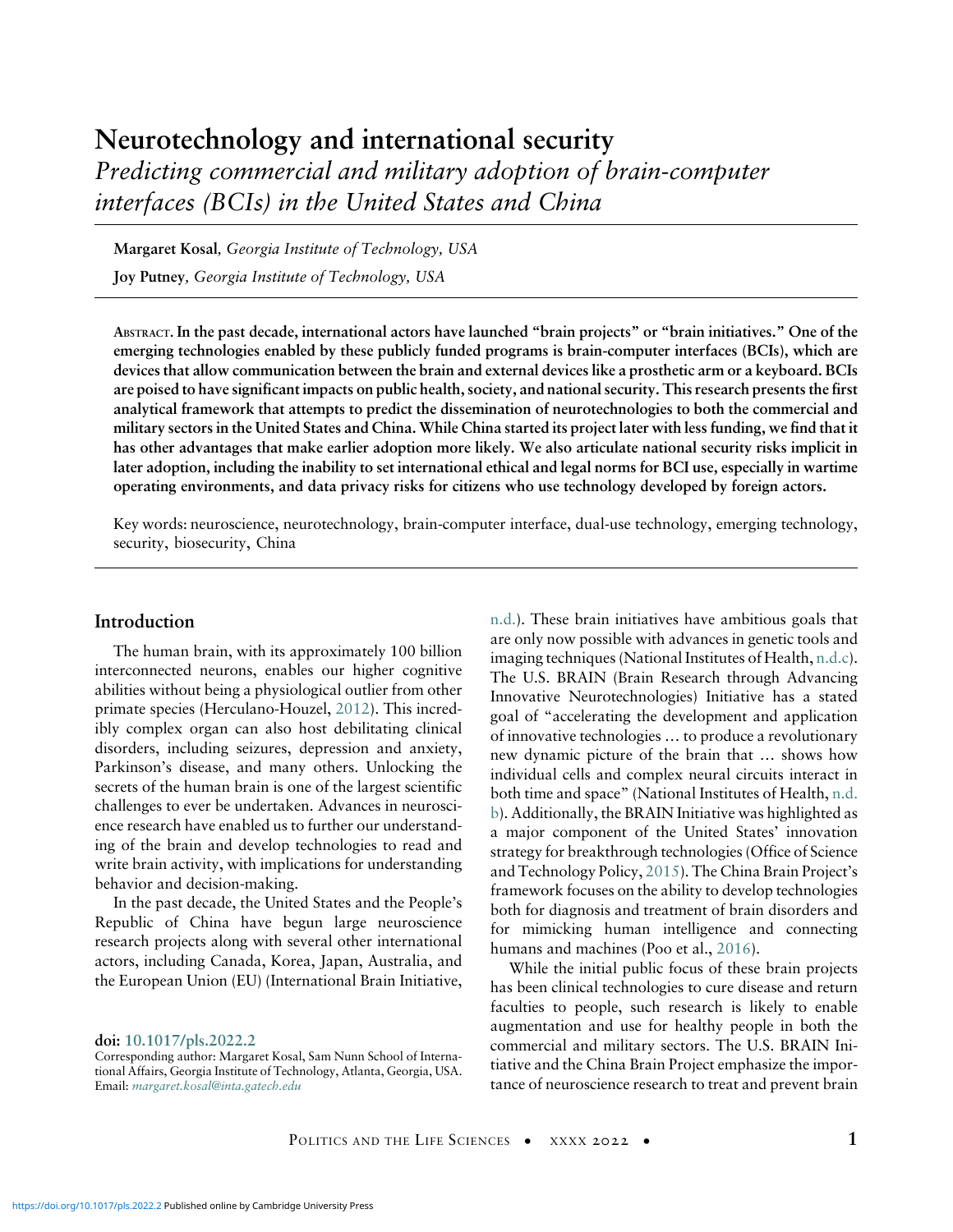disorders in aging populations, but they also highlight additional goals for accelerating basic research in the United States and applied research in human-machine teaming in China (National Institutes of Health, n.d.b; Poo et al., [2016](#page-21-1)). The dual-use technologies made possible by all seven brain projects are likely to have profound implications for society, public health, and national security. From a national security perspective, it would be valuable to be able to predict the dissemination of neurotechnologies to both the commercial and military sectors. This research presents the first analytical framework that attempts to do so.

Like past scientific and technological breakthroughs, cognitive sciences research is purported to have an impact on future security policies. Since the cognitive sciences focus on humans, they are intricately tied to the study of social processes, including the realms of politics and security. International scientific bodies, including the U.S. National Academy of Sciences and the United Kingdom's Royal Society, have also engaged in discussions on the field's policy relevance (National Research Council, [2008](#page-20-2), [2009](#page-20-3); Royal Society, [2012](#page-21-2)). Experts involved in developing NATO's New Strategic Concept released in 2010 noted that "less predictable is the possibility that research breakthroughs will transform the technological battlefield," and that "allies and partners should be alert for potentially disruptive developments in such dynamic areas as information and communications technology, cognitive and biological sciences, robotics, and nanotechnology" (NATO, [2010,](#page-20-4) p. 15; emphasis added). Interest in neurosciences is not limited to any specific nation, and the potential for new technology to affect conflict and cooperation has been recognized.

Security-related research in neuroscience and operationalization of scientific discoveries into commercial or deployable neurotechnologies present concerns for policymakers and scholars. Not only do the effects and use of military applications of cognitive science and neuroscience research require their attention, but also the increasing understanding of cognitive processes continues to provide new perspectives on how we understand policy and politics.

Consideration of the challenges to international security and policymaking as a result of scientific and technological advancements is not novel. Anticipating and responding to potential emerging threats to security and understanding disruptive technologies are intrinsic to the security dilemma. Consideration of the relationship between technology and conflict has a substantial and deep history across the social sciences as a determinant of global power (Turner, [1943\)](#page-22-0). The classical realist thinker Hans Morgenthau ([1972\)](#page-20-5) critiqued the role of modern technology, technocrats, and the resultant "technological revolutions" in international politics and asserted that a rethinking of traditional international relations theory and government structures was required because of such. Bridging sociology and political science, William Ogburn [\(1949](#page-21-3)) was one of the first academics to focus on "inventions" or innovation, in the context of origins, diffusion, and effects, and to systematically study the social effects of innovation on international politics. More recent work by scholars such as Susan Strange [\(1996](#page-22-1)) has explored how technology and technologically enabled systems have affected concepts of geographically demarcated state sovereignty and autonomy.

The importance and security implications of how well a state is able to translate basic research into applied and commercial technology is another area of research in security studies that is particularly relevant to this work, as it explores how concepts from basic neuroscience can be developed and applied to innovations in a security context (Dombrowski & Gholz, [2006](#page-18-0); Skolnikoff, [1993\)](#page-22-2). One of the most notable examples in the study of technology's impact on state interactions is the invention of nuclear weapons and the reconfiguration of strategic logic to deterrence (Gaddis, [1989;](#page-18-1) Herz, [1959](#page-19-2); Meyer, [1984](#page-20-6); Sagan & Waltz, [2012](#page-21-4)). The mutual assured destruction logic underlying nuclear deterrence constrains a state's choice of strategy. Within security studies, there is a rich literature theorizing and empirically exploring the intersection of science, technology, and understanding the outcomes of armed conflict (Arquilla, [2002;](#page-17-0) Biddle, [2004](#page-17-1); Chin, [2019;](#page-17-2) Kosal, [2019](#page-19-3); O'Hanlon, [2009](#page-21-5); Rosen, [1991](#page-21-6); Skolnikoff, [1993](#page-22-2); Solingen, [1994\)](#page-22-3).

For strategists and scholars of revolution in military affairs, which focuses on emerging technologies and posits that military technological transformations and the accompanying organizational and doctrinal adaptations can lead to new forms of warfare, the nexus between technology and military affairs bears directly on the propensity for conflict and outcomes of war, as well as the efficacy of security cooperation and coercive statecraft (Bernstein & Libicki, [1998](#page-17-3); Blank, [1984](#page-17-4); Cohen, [1996](#page-17-5); Herspring, [1987](#page-19-4); Krepinevich, [1994](#page-19-5); Mahnken, [2010;](#page-20-7) McKitrick et al., [1995](#page-20-8); Nofi, [2006](#page-21-7)). These discussions underpin the concept of network-centric warfare, operations that link combatants and military platforms to each other in order to facilitate information sharing as a result of the progress in information technologies (Arquilla, [2002\)](#page-17-0).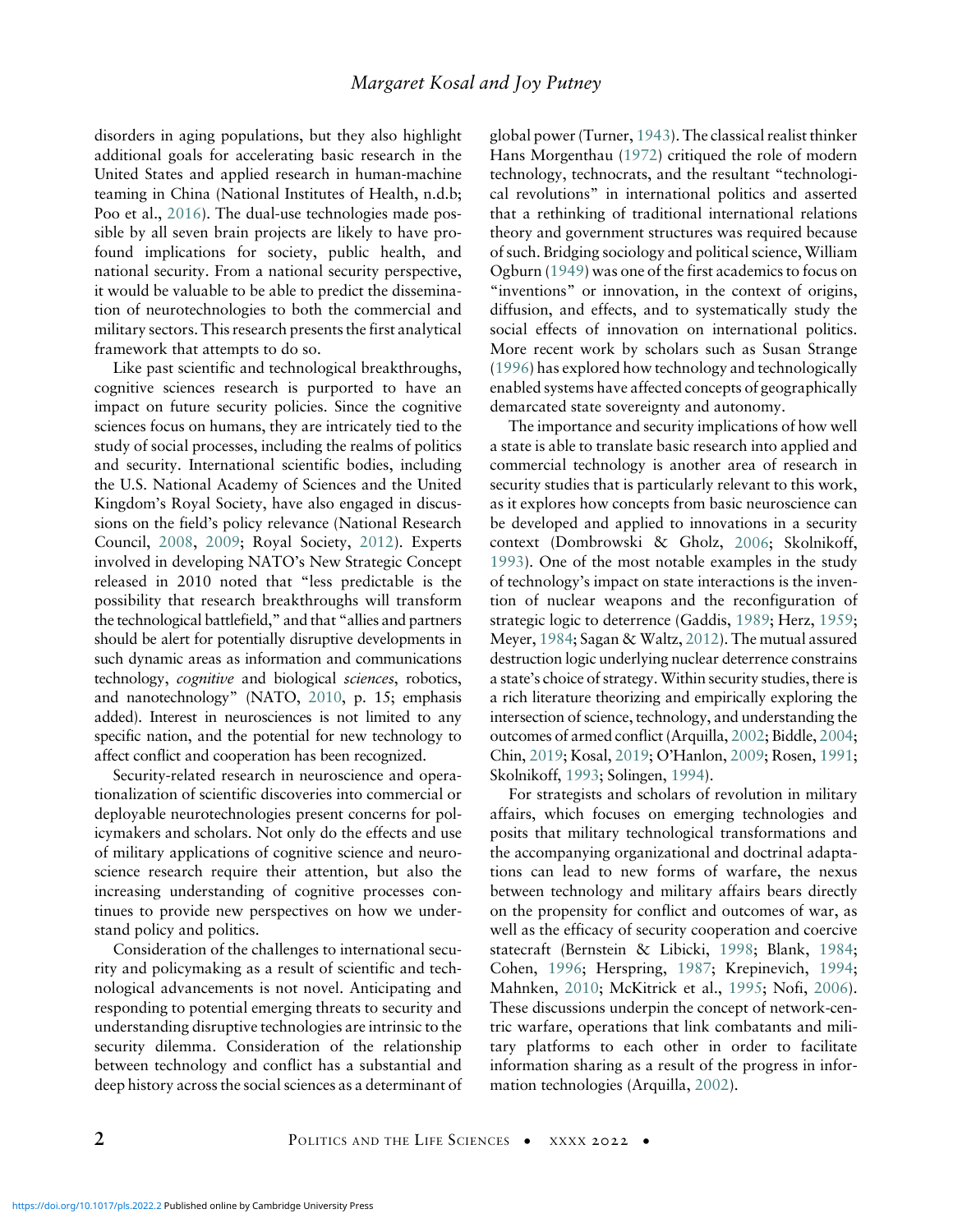In the late twentieth century, one predominant model for understanding the conditions under which conflict and cooperation are likely and how technology can contribute to increasing or decreasing instability in the international system was the offense-defense model (Jervis, [1978](#page-19-6)). This theory asserts that more complete information on the intentions of rivals allows both sides to manage a spiraling arms race. Awareness of aggression allows for coalition building and diplomatic action in order to preemptively quell belligerence. An advantage of defensive technology over offensive technology is that it lowers the cost/benefit equation of the attacker and, in the words of Clausewitz ([2013\)](#page-17-6), "tame[s] the elementary impetuosity of War." Offensive ascendency, conversely, creates a sense of urgency for states to develop greater offensive capabilities and seek out alliances, further increasing tensions. Emerging technologies, such as nanotechnologically enabled meta-materials, biotechnology, and neurotechnology, may problematize offense-defense theory by challenging the distinction between offensive and defensive weapons (Kosal & Stayton, [2019\)](#page-19-7). This work does not seek to resolve that issue but furthers the scholarly debate about how emerging technologies affect international security.

Another area of scholarly work has considered and problematized the way emerging technologies may challenge existing laws, including the law of armed conflict, international environmental law, and arms control treaties, and need to govern the introduction, implementation, and use of emerging technologies as a means or method of warfare (Leins, [2021;](#page-20-9) Nasu & McLaughlin, [2014\)](#page-20-10).

This research focuses on analyzing one emerging technology that has been identified as having security significance: the commercial and military adoption of brain-computer interfaces (BCIs), a nascent neurotechnology, by the United States and China. These two nations are the focus because they are among the largest spenders on brain projects, and they are increasingly seen as peer economic and military competitors, with particular recent emphasis on technological competitiveness between the two (Dobbins et al., [2018](#page-18-2); Ferchen, [2020](#page-18-3); Lewis, [2018;](#page-20-11) O'Rourke, [2020](#page-21-8); Rasser, [2020;](#page-21-7) Wray, [2020\)](#page-22-4). The 2018 U.S. National Defense Strategy highlighted "long-term, strategic competition" with China as a top priority in context of great power competition (Campbell & Ratner, [2018](#page-17-7); Colby & Mitchell, [2020](#page-17-8) Jones, [2020;](#page-19-8) Tellis, [2020;](#page-22-5) Wu, [2020](#page-22-6)). This competition will naturally include vying for "technological advantage," especially with emerging technologies like

those enabled by the brain projects to avoid technological surprise (U.S. Department of Defense [2018\)](#page-22-7). Future work may consider other nations.

Adoption of truly emerging technologies, like neurotechnologies, in both the commercial and military sectors is likely to have important implications for the strategic competition between nations, making them important case studies for predicting neurotechnology adoption likelihood. In economics, the advantages and disadvantages of being a "first mover" or a "fast follower" in new markets have been discussed (Kerin et al., [1992;](#page-19-9) Wunker, [2012](#page-22-8)). Most of these studies highlight very large advantages for first movers in emerging industries, while also acknowledging that fast followers occasionally benefit by learning from any missteps that a first mover makes or by capitalizing on the high development costs that first movers incur. This terminology has also been applied to nations' strategies toward emerging technologies. Notably, the U.S. National Security Commission on Artificial Intelligence highlighted in its [2021](#page-20-12) report "the firstmover advantage of developing and deploying technologies like microelectronics, biotechnology, and quantum computing" (National Security Commission on Artificial Intelligence, [2021](#page-20-12)). Being a first mover would enable a nation's private industry to capitalize on a growing market for neurotechnologies. It may also allow that first-mover nation to play a lead role in setting the ethical and legal norms internationally for these devices. Therefore, being able to anticipate which nation is most likely to be a first mover and see widespread technology development and dissemination is crucial to understanding the national and international security landscape. Additionally, the pursuit of new capabilities, including first acquisition and deployment, has been studied as part of the arms race literature (Evangelista, [1989;](#page-18-4) Gray, [1974;](#page-19-10) Hundley, [1999](#page-19-11)).

This research looks at public funding for neuroscience research and development (R&D) through the U.S. BRAIN Initiative and the China Brain Project. Though other sources of funding for neuroscience are present in both nations, we chose to analyze these brain projects because of their importance as an articulation of national strategy for neuroscience research that could enable earlier adoption. Their stated goals and directed funding, which involves stakeholders from government, academia, military, and industry, can be viewed as a cohesive national strategy for identifying top-priority areas of neuroscience research and determining how findings from this research will be translated into new technologies. Each project also has components to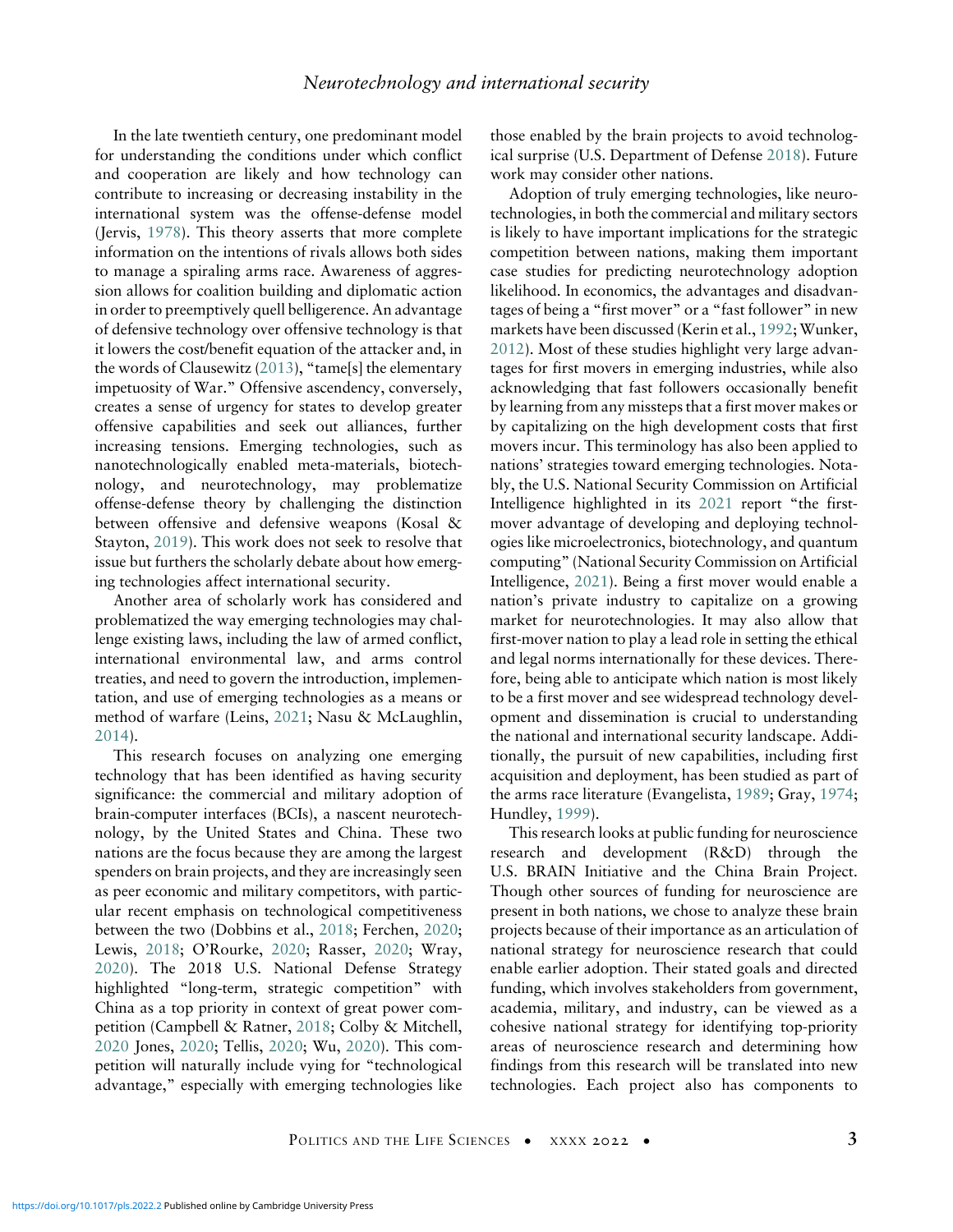enable translational research—that is, moving from basic research through applied R&D. Additionally, the brain projects serve as a diplomatic interface for international collaboration by fostering data inventorying and sharing, as well as promoting consensus on international norms for ethical use of these technologies (International Brain Initiative, n.d.).

Focusing on one emerging neurotechnology, instead of a broad investigation of many neurotechnologies, enables more robust analysis of the sociocultural, governmental, and economic influences that could drive adoption of a specific dual-use technology. BCIs are a dual-use technology directly enabled by brain project funding that both the United States and China have a stated interest in developing for commercial and military applications. These devices have the potential for high adoption by healthy people for both civilian and military purposes, and they are already available on the market (Emondi, [n.d.;](#page-18-5) Farnsworth, [2017\)](#page-18-6). Additionally, these devices may raise significant or even profound ethical concerns involving data privacy and individual autonomy (Global Neuroethics Summit Delegates et al., [2018](#page-18-7); Moreno, [2003\)](#page-20-9). Likely for these reasons, the U.S. Congressional Research Service [\(2021](#page-17-9)) identified BCIs as an emerging technology that should be considered for export controls to nations like China. BCIs fit the definition of dual-use technology in two ways: BCIs can be used for both civilian and military purposes, and BCI technologies intended for civilian use could be co-opted for malicious or deleterious misuse.

Two hypotheses are proposed and tested in order to better understand how this emerging technology is likely to be operationalized:

H1: The United States will adopt BCI technologies for commercial and military use before China if national innovation systems, amount of brain project funding, and current BCI market share are more predictive of BCI technology adoption.

H2: China will adopt BCI technologies for commercial and military use before the United States if government structure, brain project and military goals, sociocultural norms, and research monkey resources are more predictive of BCI technology adoption.

# Literature review

While other papers have addressed the potential commercial and military applications of BCIs, none has attempted to predict adoption likelihood or compared adoption likelihood of these devices. The ability to make predictions about adoption likelihood in the United States and other countries has been identified as a priority by the U.S. Army Combat Capabilities Development Command (DEVCOM), since so few studies have been conducted to assess attitudes toward BCIs in both the public and military sectors (Emanuel et al., [2019](#page-18-8)). These devices, which can connect human and machine intelligence, have the potential to shape society and change the nature of warfare.

In the last decade or so, a small but significant body of literature has emerged on the intersection of advances in the cognitive and neurosciences and conflict across multiple disciplines. A significant portion of the studies and policy literature on cognitive sciences research is concerned with the ethics of such research. The ethical concerns raised largely fall into two areas of debate— (1) human enhancement and (2) thought privacy and autonomy—both of which are relevant to the current security research on cognition. The issue of cognitive enhancement has been a contested area of research (Parens, [2006](#page-21-9)). While some embrace the potential of "neuropharmaceuticals" and advocate industry's selfregulation, others have raised concerns about the potential for political inequality and the possible disruption of natural physiological processes (Fukuyama, [2003](#page-18-9); Gazzaniga, [2005;](#page-18-10) Hitchens, [2021](#page-19-12); Naam, [2005\)](#page-20-13). The issue of thought privacy often emanates from advancements in noninvasive imaging and stimulation techniques used for neurological research. Many of the concerns relate to how such advancements could be used for lie detection and interrogation, including applications for domestic or foreign intelligence (Canli et al., [2007;](#page-17-10) Wild, [2005](#page-22-9)).

These ethical discussions have also extended to military R&D in the cognitive sciences. What role, if any, neuroscience research should play in national security and how its impact should be understood have been hotly debated (Evans, [2021](#page-18-11); Krishnan, [2018](#page-19-13); Marcus, [2002;](#page-20-14) Moreno, [2006](#page-20-11); Munyon, [2018;](#page-20-15) Tracey & Flower, [2014\)](#page-22-10). Some have advocated against the inclusion and use of neuroscience techniques for national security purposes, while others justify the defense and intelligence community's involvement in consideration of maintaining the superpower status of the United States (Giordano et al., [2010;](#page-18-12) Rippon & Senior, [2010;](#page-21-10) Rosenberg & Gehrie, [2007](#page-21-11)). Still, some have contended that neuroethics must be considered in national security discussions, while others have advocated that the security use of neuroscience research is best framed as a consideration for human rights (Justo & Erazun, [2007;](#page-19-14) Lunstroth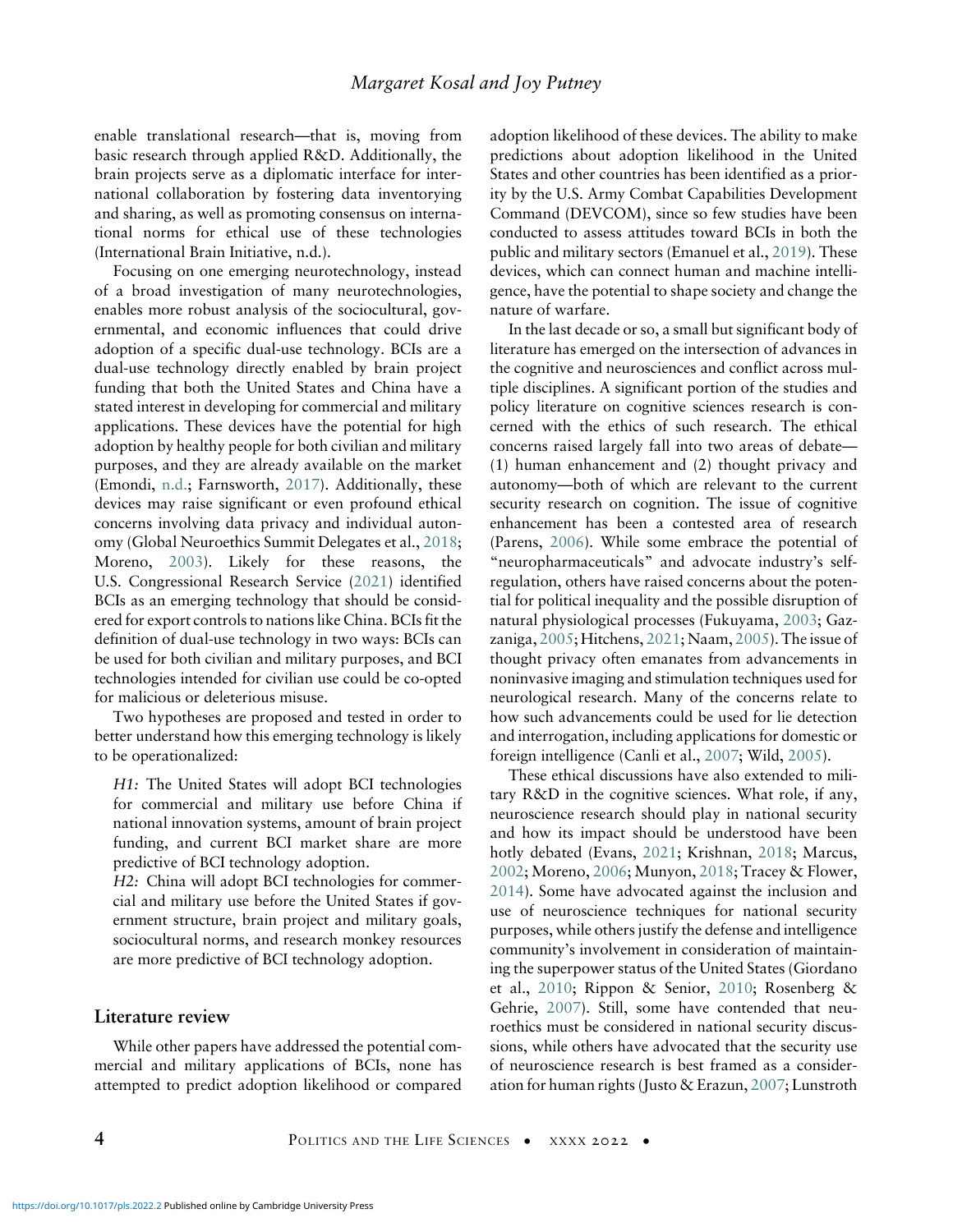& Goldman, [2007;](#page-20-16) Marks, [2010\)](#page-20-17). In discussing classified research on brain imaging, an open dialogue between scientists and government officials has been called for (Resnik, [2007\)](#page-21-12). The place and role of neurosciences research and neurotechnology in security policy remain contested, and neither a security nor an ethical framework acceptable to all parties under which such research can be analyzed exists.

Another major area of social science work, often empirical and positivist in nature (rather than normative), can be found in research that approaches neuroscience and neurotechnology from a technology survey or qualitative case study method to probe its implications, including understanding the national security implications and approaches to reducing risk (Binnendijk et al., [2020;](#page-17-11) DeFrancoet al., [2019;](#page-18-13) Huang & Kosal, [2008](#page-19-15); Rachna & Agrawal, [2018](#page-21-13); Royal Society, [2012](#page-21-2)). Some such studies are more descriptive and others are more systematic, depending on the researcher and the scholarly discipline, ranging from political science and international relations to public policy and science and technology studies. Many, but not all, consider neurotechnologies in the context of chemical and biological weapons and their respective international legal bodies and biosecurity policy (Dando, [2007;](#page-17-12) DiEuliis & Giordano, [2017;](#page-18-14) Nixdorff et al., [2018\)](#page-21-14).

<span id="page-4-0"></span>In addition to the earlier discussion on the theoretical approaches to the relationships between technology and conflict more generally, there are specific theoretical questions that apply to the realm of neuroscience in the context of military technology, strategic decisionmaking, and conflict. How advances in the cognitive neurosciences may undermine rational actor theory, a core component of nuclear deterrence theory, has been theorized (Stein, [2009\)](#page-22-11). Other work has considered how scientists and neuroscientists, the very people whose research is in the spotlight, understand and view the security risks and potential consequences of such research and its implications for international security and governance (Kosal & Huang, [2015\)](#page-19-16). This work adds to that systematic body of literature in the social sciences.

## Technical background

BCIs can be categorized by their capabilities and by their applications (see [Figure 1\)](#page-4-0). BCIs can be distinguished in their capabilities by whether they can "read" brain activity, "write" brain activity, or both, and by whether they are invasive or noninvasive. Three applications are discussed here: brain-computer, braincomputer-device, and brain-computer-brain. Each of these applications can be invasive or noninvasive. While read functions are all that is necessary for braincomputer-device and brain-computer technologies, write functions are necessary for brain-computer-brain technologies.

#### **Capabilities**

Functionality. The ability to read brain activity involves being able to capture the electrical activity of the brain and interpret the information contained in that electrical activity. Capturing the electrical activity of the brain involves electrodes and can occur on different spatial (centimeters to micrometers) and temporal (seconds to sub-milliseconds) scales (Nicolas-Alonso & Gomez-Gil, [2012\)](#page-21-13). Electrically active cells in the brain called neurons are the fundamental unit of brain computation; they produce action potentials, or "spikes," in



Figure 1. Three dual-use applications of BCIs (braincomputer, brain-computer-device, and brain-computerbrain technologies) can be categorized by their level of invasiveness and their functional ability to read or write brain activity. The symbols for each technology are shown in the category that corresponds to the theoretical minimum functionality and invasiveness required to use them, while the shaded areas demonstrate the other categories these technologies fall under. Greater invasiveness generally leads to greater data fidelity/interpretability. The ability to write brain activity noninvasively is an active area of research.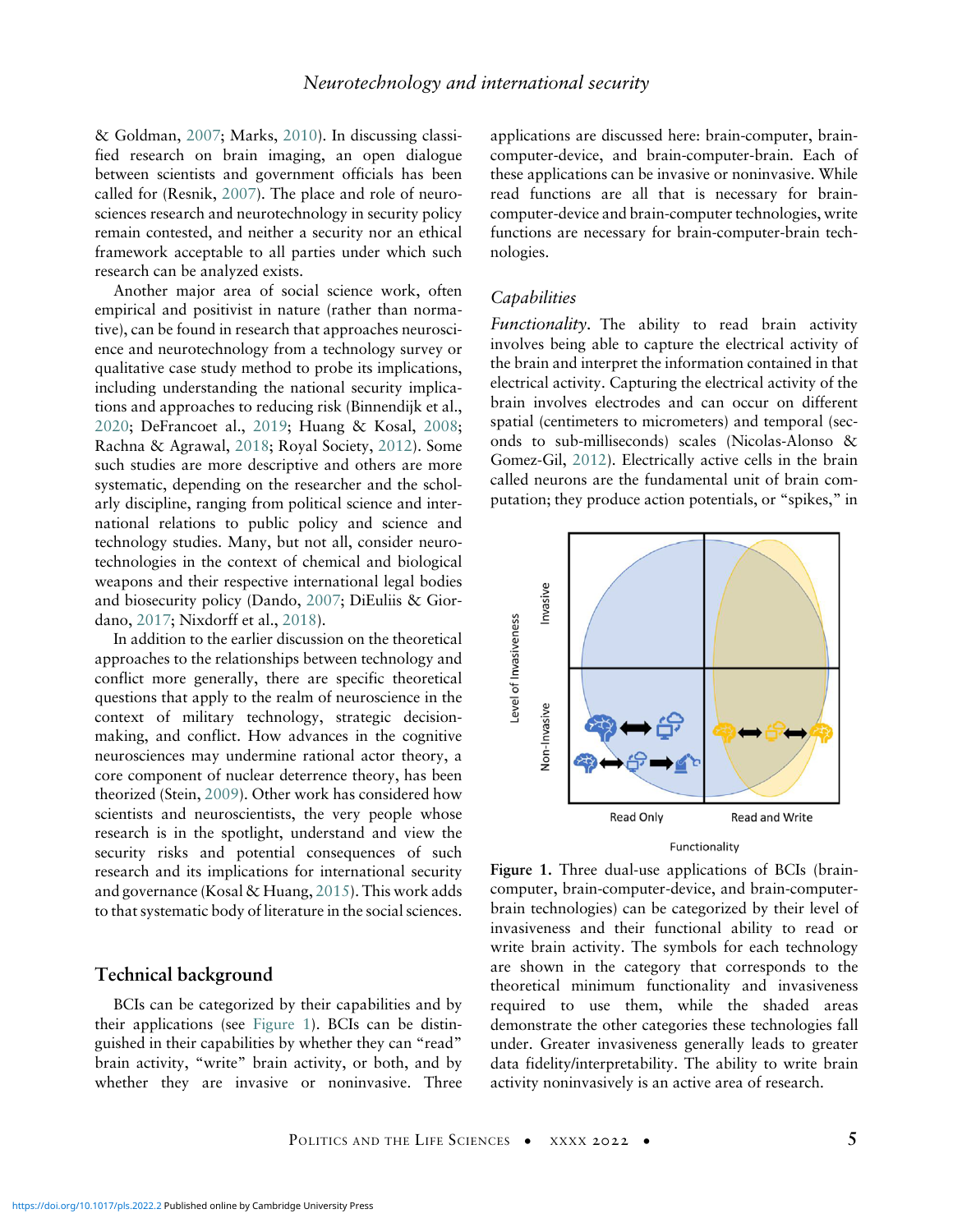electrical activity, which carry information (Gerstner et al., [1997](#page-18-15)). Electrical activity is interpreted using some form of model or decoder to understand the information carried, such as recurrent neural networks that can predict intended movements from neural activity (Pandarinath et al., [2018\)](#page-21-15). Different regions of the brain serve known functions, so placing a device in specific brain regions obtains different types of information. For example, the motor cortex is a region of the brain that contains information about intended movements, and most cortical neuroprosthetic devices record from this region (Bensmaia & Miller, [2014](#page-17-13)).

The ability to write brain activity involves evoking electrical activity in neurons. This can be done with a variety of techniques, including magnetic, optical, and electrical stimulation paradigms (DARPA, [2019](#page-18-16)). Most techniques currently used in research and clinical settings involve electrical stimulation via electrodes (Lozano et al., [2019\)](#page-20-18). Electrodes are bidirectional in that they serve as an electrical contact between the brain and computer. Electrodes can both read activity by recording neurons and write activity by generating an electrical current that stimulates the neurons to produce spikes. Because we have limited principled understanding of how the brain structures information in single neurons and circuits of connected neurons, writing activity that translates into the desired outcomes of the stimulation is much more difficult than reading and interpreting activity, which can be accomplished using data-driven approaches (Jonas & Kording, [2017\)](#page-19-17).

Level of invasiveness. BCIs can be either invasive or noninvasive. Invasive devices require surgery to implant beneath the skull (intracranially). They utilize electrodes to be able to read and write brain activity at finer scales than noninvasive devices (Ramadan & Vasilakos, [2017\)](#page-21-16). Invasive BCI devices include the following:

• Single-unit recordings obtained from micro-electrodes read spikes from many single neurons simultaneously. These devices typically use the spike rate (the number of spikes in a given window of time) of many related neurons to determine meaningful information on what the brain is computing. To obtain recordings from single neurons, the electrodes used for these devices must penetrate the cortex. These devices are considered the best for obtaining high information quality, but their weakness is a lack of long-term viability due to degradation of the recording quality over time via neural scarring (Salatino et al., [2017](#page-21-17)).

- Depth local field potential (LFP) recordings are also obtained using larger electrodes. Instead of reading spikes, they capture the sum of electrical activity from many neurons on a coarser temporal scale. These devices also penetrate the cortex, but they do not require single-unit recordings. One of the benefits of these devices is that they are less prone to day-to-day variability in the quality of recordings, like single-unit recordings (Heldman & Moran, [2020\)](#page-19-18). However, their invasiveness still makes them prone to degradation around the recording site.
- Electrocorticography recordings are obtained from the surface of the brain or the cortex and capture broad electrical activity from many neurons at once. In contrast with single-unit recordings, these do not capture individual spikes from single neurons or depth LFPs, but rather the LFPs generated at the surface of the brain, with a temporal resolution too coarse to capture individual spikes. The spatial resolution of these devices is also coarser grain but can capture a larger region of the brain. Finally, they are less invasive than single-unit recordings or depth LFPs because they do not penetrate the cortex, and they may be more stable over longer periods (Sauter-Starace et al., [2019](#page-21-18)). These electrodes can also be used to write brain activity and are currently used for this purpose in clinical settings (Caldwell et al., [2019\)](#page-17-14).

Currently, only noninvasive devices are available commercially for nonmedical purposes. These devices sacrifice information quality for ease of use. They are packaged in the form of electroencephalography (EEG) headsets with a few large electrodes that record information from the surface of the scalp. They require no surgery and can be removed easily. However, they are incredibly noisy, with signals that are corrupted by head movements and eye blinks, making it difficult to read brain activity. Despite these shortcomings, EEG is also used in clinical and therapeutic settings for important procedures such as diagnosing epilepsy (Tatum et al., [2018\)](#page-22-12). Medical EEG devices tend to have better data quality than commercial EEG devices (Ratti et al., [2017](#page-21-19)). Additionally, EEG headsets available on the market do not currently provide the ability to write brain activity. The ability to write brain activity with a noninvasive device remains an active area of research (Polania et al., [2018\)](#page-21-20). These noninvasive write devices could include the use of acoustic, optical, and electromagnetic techniques that induce electrical activity in localized areas of the brain from outside the skull (DARPA, [2019\)](#page-18-16).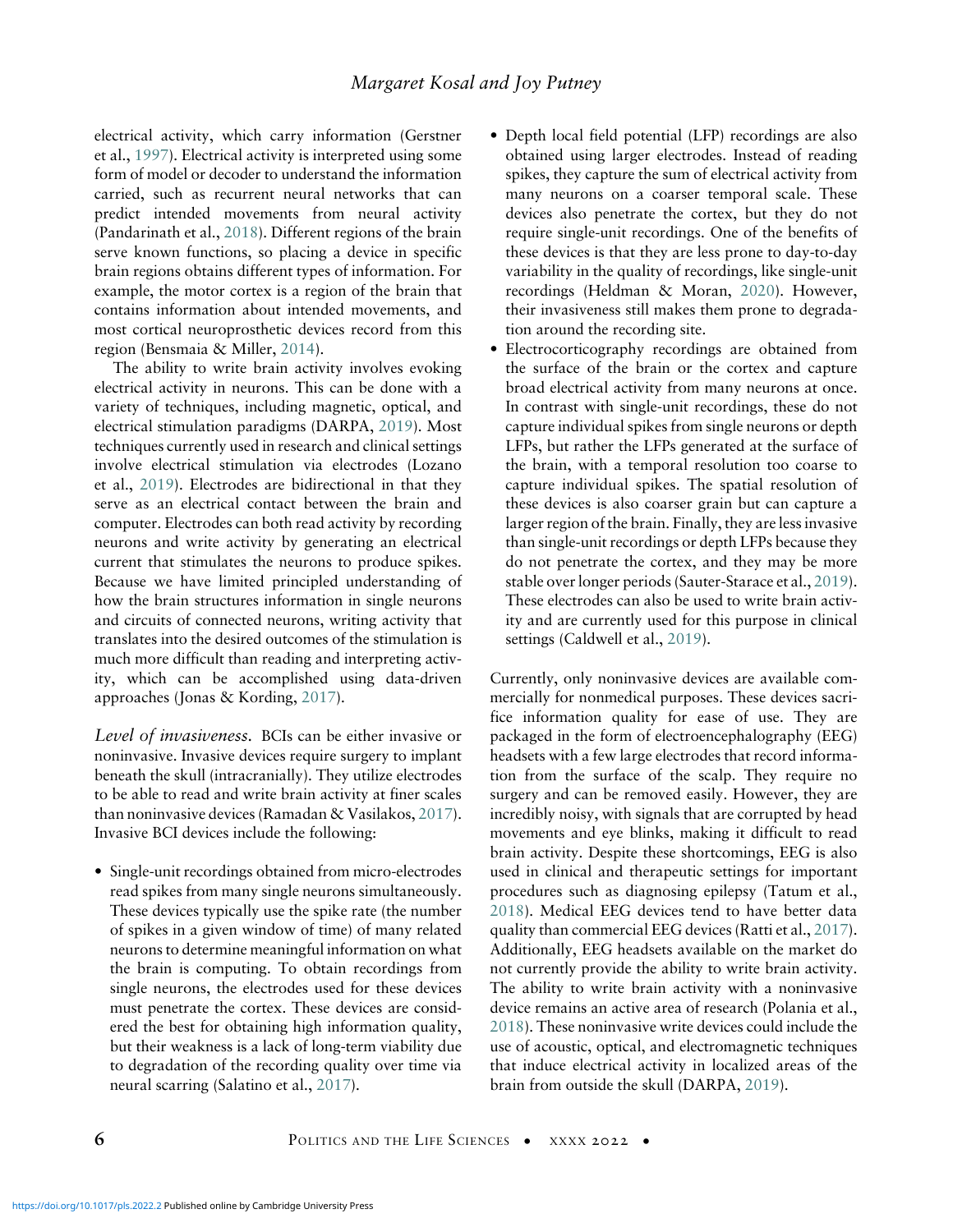#### Applications

To begin a discussion of the applications of BCI technologies described earlier, we present two illustrative scenarios: one that considers how a relevant past military engagement may have been different if BCIs had been utilized, and another that considers a relevant future scenario in which the dual-use properties of BCIs could cause a security incident. Construction and presentation of formalized scenarios are contemporary tools widely utilized in the military, business, government policy planning processes, and international relations (Barma et al., [2016;](#page-17-15) Bishop e tal., [2007](#page-17-16) Schwartz, [1996\)](#page-22-0). Scenarios are not intended to be predictive but are used to illustrate potential futures for planning or other analytical purposes.

Scenario #1. In the mid-2000s, BCIs are already a fully developed, deployable technology used by military personnel. There is a major offensive against a densely populated urban city controlled by insurgents. The goal of the operation is to take control of the city from the insurgents while minimizing civilian casualties. Military units with enhanced personnel lead an assault on the city. Personnel with visual enhancement BCIs discriminate between insurgents and civilians using artificial intelligence (AI) identification that presents an overlayed sensory indicator on their visual field. Other personnel use auditory-enhancement BCIs that allow them to receive real-time translations of the languages being used by insurgents and civilians, providing actionable intelligence. The insurgents left improvised explosive devices and other incendiary traps at key locations in the city. Personnel with BCIs defuse devices using an extremely dexterous arm robot that can be controlled remotely, avoiding the potential for setting off the device near the unit or location detection by the insurgents, while also allowing for simultaneous control of a firearm. Finally, these enhanced units can communicate telepathically with each other via brain-to-brain communication enabled by BCIs, relaying important battlefield information silently. These enhanced units can do reconnaissance, clear deadly devices from the streets, and effectively minimize civilian casualties. This results in fewer personnel casualties during the overall offensive.

Scenario #2. The year is 2040. BCIs are widely used by both civilians and military personnel for routine computing and control tasks in developed nations. BCIs are used for piloting drones by air forces, providing a competitive advantage in reaction time and sensory processing speed over nations that use manual controls. These BCIs are noninvasive and have strict cybersecurity and data privacy protocols to ensure they are not prone to a cyberattack. Additionally, invasive BCIs used in a civilian context can control devices as well as alter mood and focus, but they have less security measures in place than military BCIs. Two great power competitors are involved in a territorial dispute over an island nation with rare earth metal deposits and an advanced semiconductor manufacturer. Nation A has a military base on and treaty with the island nation, while Nation B seeks regional hegemony and a greater sphere of influence through control of the island. Drones routinely engage in air-to-air combat over air space disputes around the island, potentially endangering Nation A's crewed planes carrying personnel and supplies to the island. Nation A has more advanced BCIs and is able to protect its crewed planes and cause significant financial loss to Nation B by destroying its drones in air-to-air combat. However, during a recent combat, Nation A's drone pilots report feeling nausea, drowsiness, lack of attention, and heightened stress. The mental state of the pilots causes significant loss of drones and the downing of a crewed plane, sparking an international incident, since air force casualties in combat are now a rarity. It is later discovered that Nation B exploited the weaker security protocols of civilian BCI devices used by Nation A's military personnel and conducted a targeted attack on the drone pilots' mental state and mood during the air-to-air engagement through these devices.

Applications of BCIs. BCI devices can be used for many different purposes, but they fall into three broad categories of applications that are illustrated in these two scenarios:

• Brain-computer-device: These are technologies in which activity from the brain is read and used to control an external device. Examples include neuroprosthetics that provide dexterous hand movements and sensory feedback to amputees and communication devices for paralyzed people (Adewole et al., [2017](#page-16-0); Nuyujukian et al., [2018](#page-21-21)). In another example, the company Emotiv demonstrated a paralyzed individual controlling a Formula 1 race car using a noninvasive EEG headset (Emotivstation, [2017\)](#page-18-17). Potential military applications include hands-free and/or remote control of uncrewed vehicles, drones, or weapons systems in a combat environment (Emanuel et al., [2019](#page-18-8); Vahle, [2020](#page-22-13)). In a military application that

POLITICS AND THE LIFE SCIENCES • XXXX 2022 • 7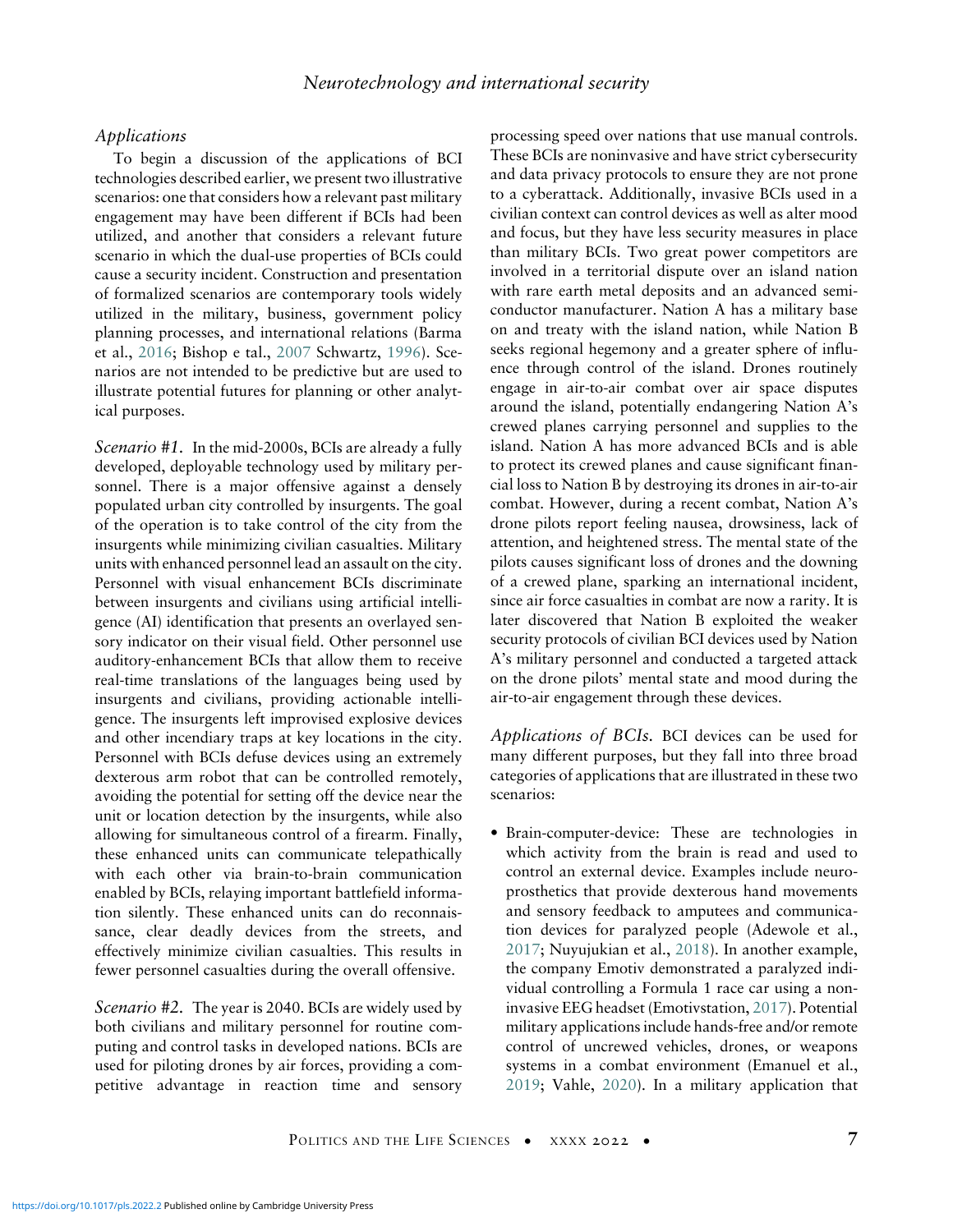mirrors the driving of a Formula 1 car, a quadriplegic woman was able to pilot an F-35 in simulation using a BCI in 2015 (Stockton, [2015\)](#page-22-14).

- Brain-computer: These technologies are used to read and write brain activity without controlling an external device. One clinical application of these devices involves reading brain activity to predict seizures and then writing activity to end seizures quicker and reduce damage to the brain (Maksimenko et al., [2020\)](#page-20-19). Most commercial BCIs currently available are brain-computer technologies that can read activity from regions of the brain associated with attention and focus and report interpretations of that activity (EMOTIV, [n.d.\)](#page-18-18). Envisioned defense applications of these technologies could be for deception detection in interrogations and cognitive enhancement when managing and responding to many flows of information (Emanuel et al., [2019;](#page-18-8) Fisher, [2010](#page-18-19)).
- Brain-computer-brain: These technologies would allow telepathic communication between two people. While they are mainly speculative, these technologies have been demonstrated in research settings with rats and humans (Jiang et al., [2019;](#page-19-19) Trimper et al., [2014\)](#page-22-15). These devices could be used for silent and/or remote communication as well as for the transfer of learned knowledge between individuals.

The potential civilian and military applications of BCI for human enhancement will affect the international security environment. A more thorough treatment of the security implications of dual-use BCIs can be found in DEVCOM's Cyborg Soldier 2050 study; in brief, these technologies can serve as both measures and countermeasures in military contexts, as well as complicate the national security landscape in civilian contexts (Emanuel et al., [2019\)](#page-18-8). BCIs could be used by military personnel to enhance visual processing, reaction time, attention, and mental states, all of which would provide a significant cognitive advantage over competitors without BCIs or with less advanced BCIs. However, BCIs are also vulnerable to countermeasures like cyberattacks, raising concerns about data privacy or even the ability to attack the brain through BCIs with write capabilities. BCIs used in civilian contexts are also vulnerable to countermeasures, which lead to broader security implications than even their military use entails.

Additionally, BCIa have proposed applications within the intelligence community. For example, a BCI that can read brain activity could be utilized to detect whether a person is being deceptive during interrogation, while also monitoring other brain states like attention and stress (Gherman & Zander, [2021;](#page-18-20) Lin et al., [2018](#page-20-20)). Proponents of this use say that this would provide a unique advantage over other deception detection methods like the polygraph in both accuracy and multifunctionality. Defensive counterintelligence measures would also be necessary if BCIs are utilized in military and intelligence operations, or if foreign intelligence services seek to attack BCI vulnerabilities in the manner described earlier.

#### Methods

Independent variables associated with BCI technology adoption were identified that may indicate whether the United States or China will adopt BCI technologies first. These variables address separate factors that affect adoption of emerging technologies (Bussell, [2011;](#page-17-17) Corrales & Westhoff, [2006](#page-17-18); Milner, [2006](#page-20-21); Rotolo et al., [2015;](#page-21-15) Schmid & Huang, [2017](#page-21-22); Taylor, [2016\)](#page-22-16): (1) the technological capacity of a state and (2) cultural and social characteristics.

Most variables examined here can be measured quantitatively, though important qualitative variables include government structure, national innovation systems, and stated brain project and military goals. One natural consequence of attempting to understand a future event is that a model of how indicators map onto the dependent variable of widespread BCI adoption technology cannot be constructed based on data. To address the question of individuals' likelihood of using a technology, previous studies have mapped sociocultural scores and other indicators onto technology adoption likelihood, but these studies investigated other technologies such as mobile phones and IT technologies that have some differences from BCIs and other neurotechnologies (LaBrie et al., [2017;](#page-19-20) Lee et al., [2013\)](#page-20-21).

To support a hypothesis of earlier adoption in either the United States or China based on the identified indicators, reports of BCI use in both commercial and military settings in the United States and China were identified as early proxies for adoption likelihood. Therefore, the methodology of this article can be divided into (1) developing hypotheses that would support earlier adoption in either the United States or China and (2) using the real-world examples of BCI use as a dependent variable to determine which hypothesis is more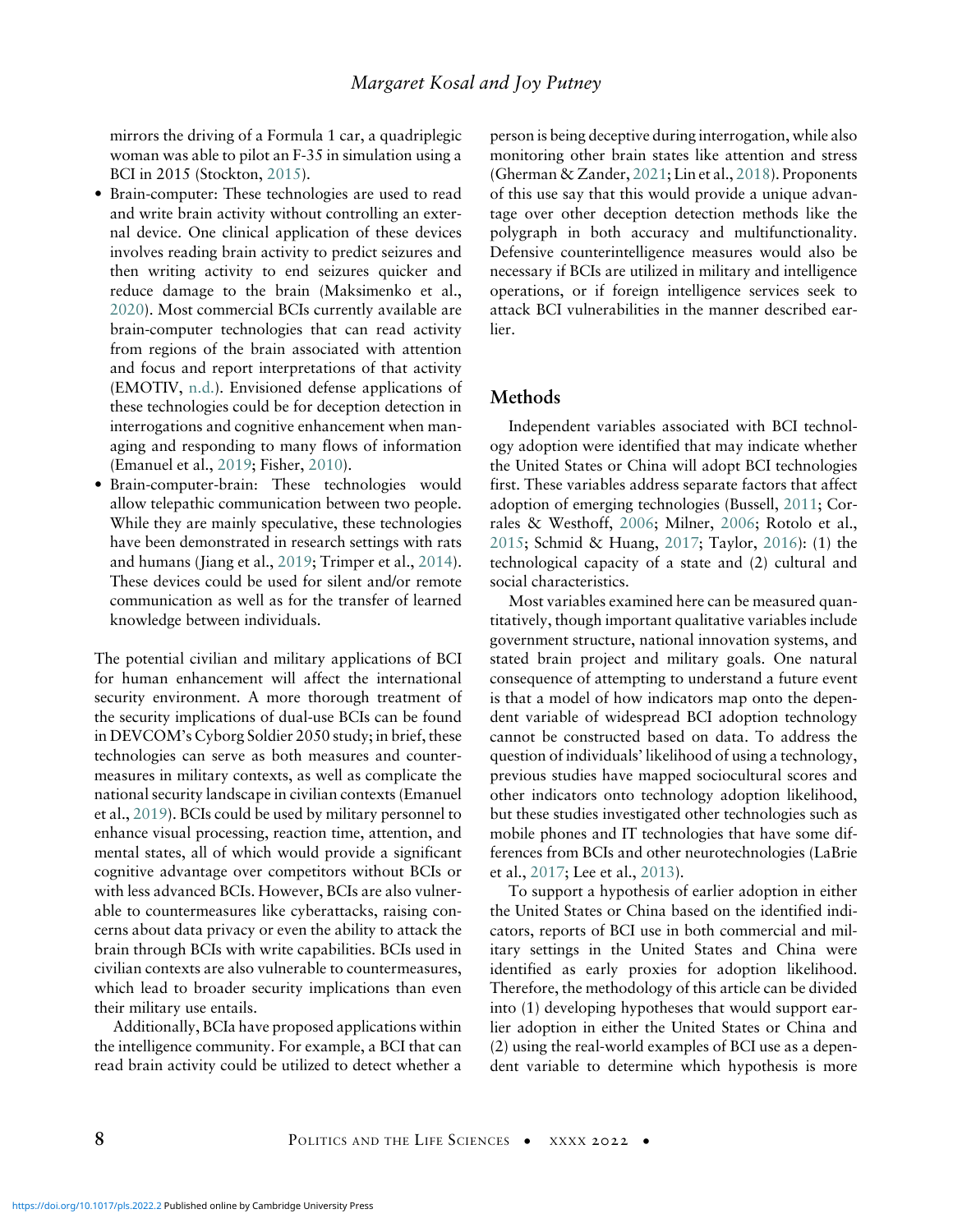likely and therefore which indicators are more important for BCI technology adoption. In this section, definitions are provided for each of the indicators of BCI adoption identified and analyzed. Why indicators are important factors to consider and why these variables were included whereas others were not is also discussed.

If government structure, sociocultural norms, and stated goals are more predictive of BCI adoption, China will be the first adopter of BCIs in both commercial and military contexts. However, if BCI adoption is predicted by public funding and market share, then the United States will be the first adopter of BCIs. Here, we support the hypothesis that China will be the first widespread adopter of BCIs.

#### Qualitative variables

Government structure. Government structure, whether democratic-republic, autocratic rule, or another form, can affect BCI adoption because of its effect on the ties between the military, industry, academia, and government. Government structure can also strongly affect how new technologies are implemented for defense purposes.

National innovation systems. National innovation systems have been defined as "the network of institutions in the public and private sectors whose activities and interactions initiate, import, modify, and diffuse new technologies" (Freeman, [1987](#page-18-21) p. 17). This definition emphasizes the linkages between the many important institutions within a nation that drive innovation and technology development. This is an important indicator of BCI adoption because of the way it affects support for R&D and companies that will market BCIs. While government structure can strongly affect national innovation systems, it is not the only determining factor. Additionally, government's role in technology adoption can be separate from its role in technology innovation. Therefore, government structure and national innovation systems are considered separately here. A previous analysis of the national innovation systems in the United States and China by Melaas and Zhang [\(2016](#page-20-22)) is used here as an indicator of BCI technology adoption.

<span id="page-8-0"></span>Brain initiative and military goals. This study emphasizes government investment in the major brain research projects rather than investment in general or other neuroscience research, because the goals of the U.S. BRAIN Initiative and the China Brain Project are a coherent articulation of a national strategy for neuroscience research that involves all major stakeholders in government, academia, military, and industry. The overall goals of these brain projects are related to the way they affect BCI research and adoption, and we look for specific mentions of BCI technologies. In addition to the emphasis on brain project rhetoric, military documents from both countries were reviewed to provide additional insight into perceived military use cases for BCIs.

#### Quantitative variables

Sociocultural norms. Cultural and sociocultural norms can be treated as quantitative variables. Various frameworks have been proposed to treat sociocultural norms quantitatively. One of the most widely used is Hofstede's cultural dimensions (see [Table 1](#page-8-0) and [Figure 2,](#page-9-0) adapted from LaBrie et al., [2017](#page-19-20)) (Hofstede & Bond, [1984](#page-19-21); LaBrie et al., [2017](#page-19-20)). This framework gives a quantitative approach to describing culture and is based on surveys of IBM employees and other populations (Hofstede et al., [2010\)](#page-19-22). Additionally, these variables have been used by others to predict and describe technology adoption of information systems, mobile devices, and big data analytics (LaBrie et al., [2017;](#page-19-20) Lee et al., [2013](#page-20-21); Srite, [2006](#page-22-17)).

Brain initiative funding. The budgets for both the United States' and China's brain projects are available online. While this variable does not include breakdowns for money specifically targeted at BCI development between the two countries, it gives a general sense of the level of investment in neuroscience and neurotechnologies. Additionally, this variable quantifies the actual investment of each nation to achieve its stated goals and national strategy for neuroscience research. In the context of the stated goals for each brain project, this

Table 1. Hofstede's cultural dimensions.

| Cultural Dimension             | Definition                                                                                                                                             |
|--------------------------------|--------------------------------------------------------------------------------------------------------------------------------------------------------|
| Power distance (PDI)           | The degree of acceptance by the less powerful<br>that there are inequities in power<br>distribution within an organization,<br>institution, or society |
| Uncertainty<br>avoidance (UAI) | The level of stress within a society when<br>outcomes are unknown or unknowable                                                                        |
| Individualism (IDV)            | The degree to which members of society<br>identify as individuals                                                                                      |
| Masculinity (MAS)              | The measure of the division of emotional roles<br>of males and females within a society                                                                |
| Long-term<br>orientation (LTO) | The measure of the range of focus for<br>members of a society's efforts                                                                                |
| Indulgence (IND)               | The measure of how much people in a society<br>try to control immediate gratification                                                                  |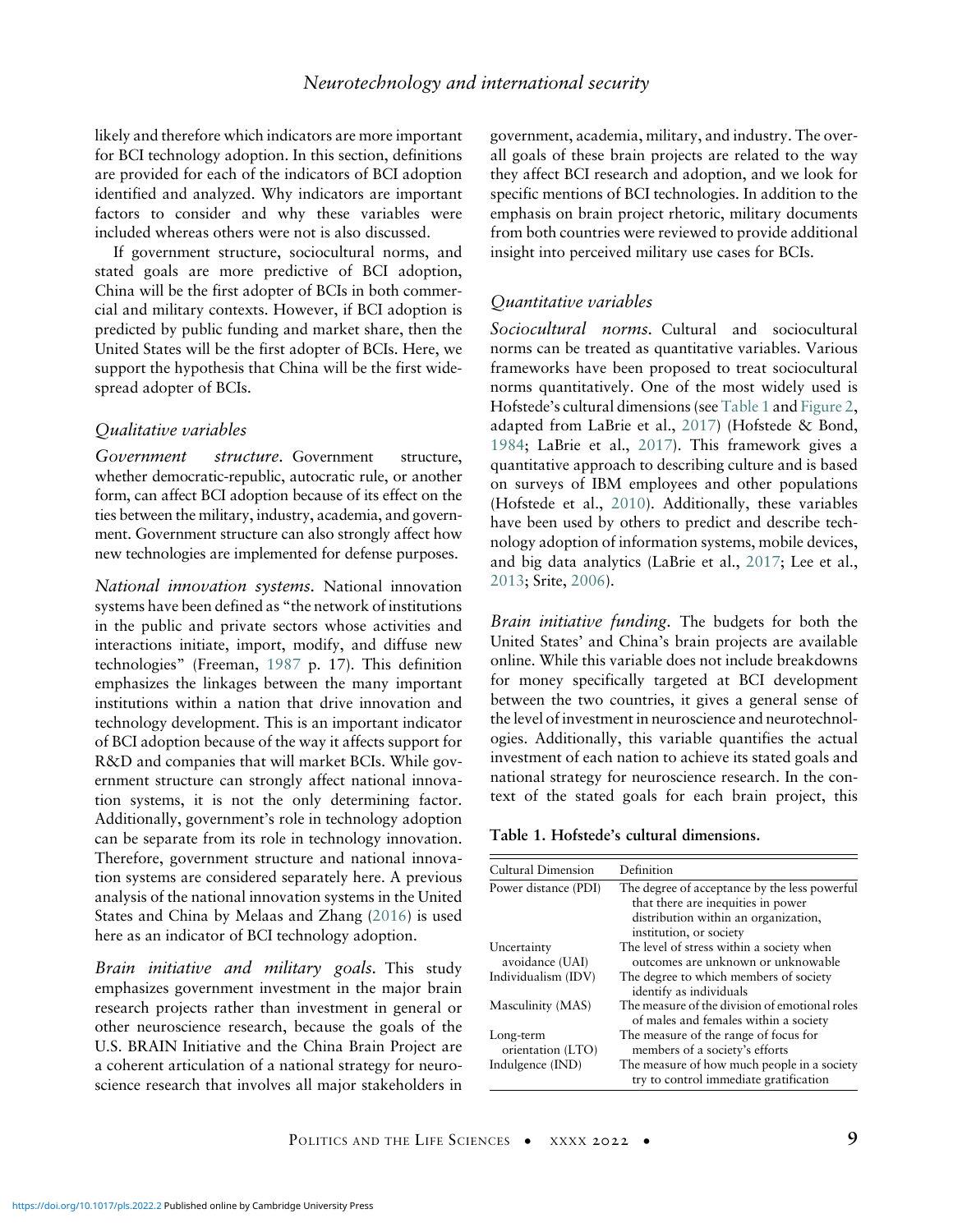<span id="page-9-0"></span>

Figure 2. A comparison of Hofstede's cultural dimensions for the United States and China; adapted from LaBrie et al. ([2017\)](#page-19-20).

variable demonstrates whether a gap exists between rhetoric and real investment.

Access to data on the budget of the U.S. BRAIN Initiative and the projects it has funded was much more open than data on the China Brain Project. One of the difficulties was an inability to compare funding within these projects specifically dedicated to BCIs. While these data were available for the U.S. BRAIN Initiative, they were not available for the China Brain Project (Dimensions, [2021](#page-18-22)).

Funding for neuroscience research outside the brain projects is not included here as another variable. The brain projects are an articulation of a national strategy for neuroscience research and are meant to propel the neurotechnology sector of both nations far more than disparate research funding through other sources. While military funding for neuroscience research has been significant in the United States, estimated in the hundreds of millions of dollars across multiple funders, including the Defense Advanced Research Projects Agency (DARPA) and the military service branches, it is still believed that most military adoption of BCIs will occur after, not prior to, civilian adoption, which would be supported more by the clinical and commercial neurotechnologies whose development is made possible through the brain projects (Emanuel et al., [2019](#page-18-8); Kosal & Huang, [2015](#page-19-16)).

Number of patents. The number of BCI patents filed in each country since 2010 was determined using Google Patents, specifically only including patents with the keyword "brain-computer interface." Patents are one way to measure innovation in an industry, but differences in the requirements for patent filing in different countries can complicate interpretations of this variable (Shambaugh et al., [2017](#page-22-7)).

Number of research monkeys. Access to research monkeys is an important and novel variable for predicting BCI adoption because nonhuman primates are used extensively in BCI R&D. While noninvasive devices like EEG headsets with read-only capabilities can skip animal trials and proceed to human trials, any device that is invasive or that tests write capabilities must use an animal model (Li & Zhao, [2019\)](#page-20-23). Additionally, one of the lead scientists of the China Brain Project has placed a strong emphasis on developing research monkey colonies (Poo, [2016](#page-21-23)).

Access to and use of research monkeys was assessed using statistics from the U.S. Department of Agriculture, the Chinese Experimental Monkey Breeding Association, and the European Commission on the number of monkeys in colonies, the number used in biomedical research, and the number imported for research purposes. It was difficult to find standard ways of assessing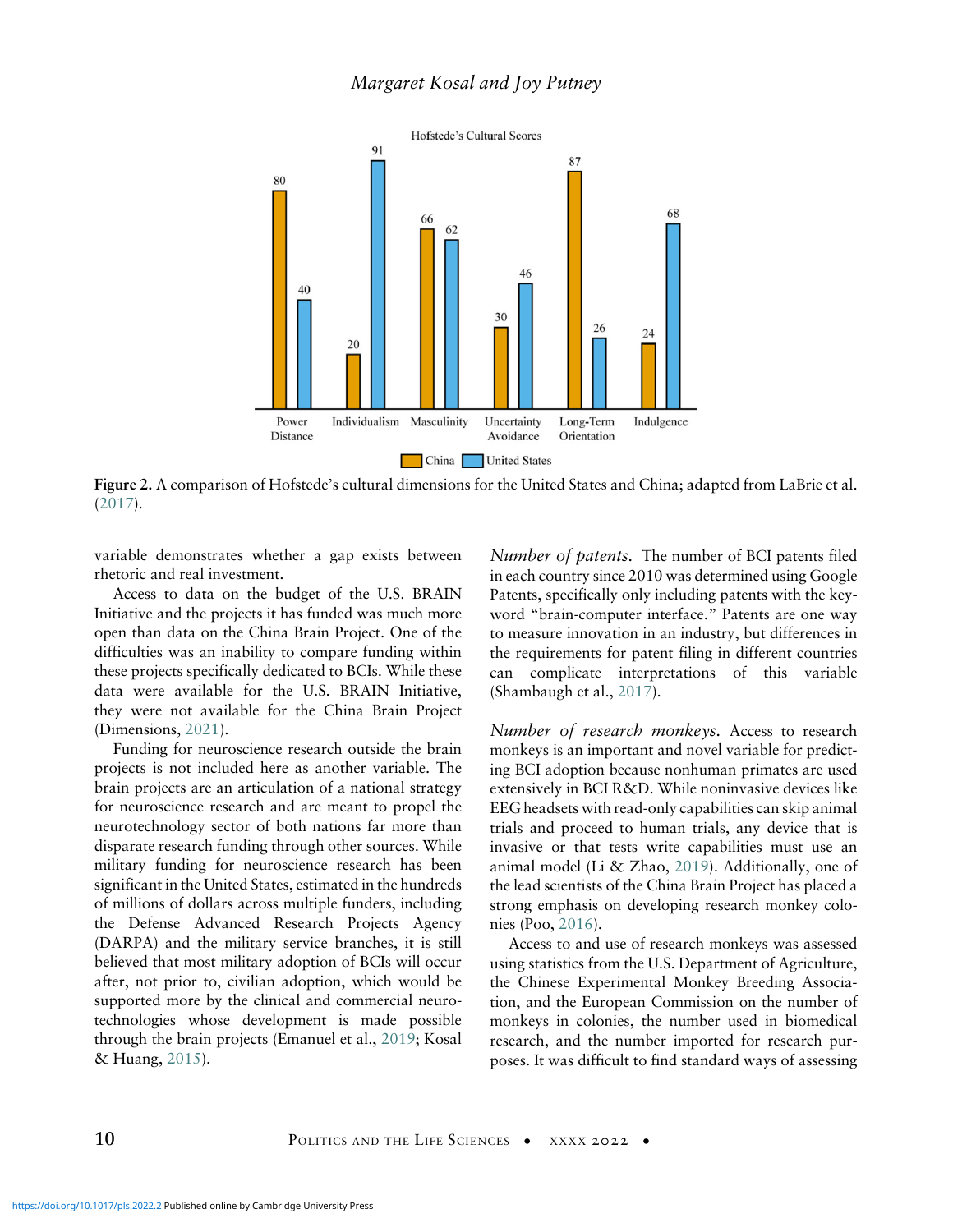the number of monkeys used for research and the number of monkeys used specifically for BCI research, but the numbers reported give vital information about the supply of this necessary resource.

BCI market share. Market research was used to obtain information about BCI market share between North America and the Asia-Pacific region (Grand View Research, [2020\)](#page-18-23). Detailed information regarding China was not available publicly.

#### Results and discussion

H1: The United States will adopt BCI technologies for commercial and military use before China if national innovation systems, amount of brain project funding, and current BCI market share are more predictive of BCI technology adoption

According to Melaas and Zhang ([2016\)](#page-20-22), the United States and China share some similarities in their national innovation systems, but the United States has a greater capacity to support the basic R&D necessary to generate new technologies like BCIs. The United States' national innovation system is more "fully integrated," but also more decentralized than the Chinese national innovation system. Notably, China is a transition economy without "mature private capital markets"; therefore, R&D for technologies is mostly funded through the public sector. This results in a strategy in which China has sought to import technologies developed abroad and focused on developing the manufacturing capability to produce them cheaply. These characteristics support the hypothesis that the United States will be the first to develop marketable BCI technologies, though China may later co-opt these technologies, which is supported by current market share reports discussed later.

The amount of projected funding for the U.S. BRAIN Initiative is much larger than the projected funding for the China Brain Project [\(Table 2](#page-11-0)). This demonstrates a larger financial commitment by the government toward basic R&D necessary for BCI neurotechnologies. This again reflects a difference in the robustness of public funding for basic R&D that is demonstrated by the two countries' national innovation systems. The amount of funding for either project may change. To date, the U.S. government has funded US\$1.9 billion in research grants under the U.S. BRAIN Initiative, which aligns with the budget proposed when the initiative was first conceived (Dimensions, [2021;](#page-18-22) National Institutes of Health, [2014\)](#page-20-24). Approximately US\$21.2 million of these research grants are directly related to BCIs or brain-machine interfaces (BMIs). Obtaining data on how much has been spent to date on the China Brain Project is more difficult. Therefore, a direct comparison of research grants for BCI or BMI technologies under the U.S. BRAIN Initiative and China Brain Project cannot be made with detailed precision. In 2018, the China Institute for Brain Research was officially opened with plans to support 150 principal investigators as one of the "first concrete developments" of the China Brain Project (Cyranoski, [2018\)](#page-17-19).

The U.S. BRAIN Initiative's budget of US\$6 billion during its lifetime represents only 5% of the NIH's total budget for brain-related research (National Institutes of Health, [2014\)](#page-20-24). Additional funding for brain research in the United States comes directly from defense agencies and military services. It was difficult to find numbers to indicate China's total investment in brain-related research, but the US\$1 billion expected to be invested in the China Brain Project is still considerable. Additionally, China is likely still in the ramp-up stage of its project. Whereas the U.S. BRAIN Initiative started in 2013, the China Brain Project was first formalized in 2016, three years later. Other sources of funding like private investment are also not considered here but are likely to be important.

North America currently has the largest market share for BCIs. Around 40% of the total revenue from BCI technologies globally was generated in North America in 2019 (Grand View Research, [2020\)](#page-18-23). Most of this revenue was generated by medical applications of BCI technologies, but significant portions of the market were driven by commercial and military technologies. When combined, commercial and military BCI technologies accounted for more than half the global market share, surpassing medical BCI technologies. However, in the next decade, market research suggests that the BCI market will see the most growth in the Asia-Pacific region because of "low-cost manufacturing sites and favorable taxation policies" (Grand View Research, [2020](#page-18-23)).

The current large market share held by North America is indicative of a robust private sector that will aid commercial adoption of BCI technologies. Many of the products marketed by the top companies cited in the market report are noninvasive, read-only technologies. Acceptance and adoption of these technologies will likely occur before the marketing and adoption of technologies that allow write capabilities or brain-to-brain communication because of a continued need for R&D of these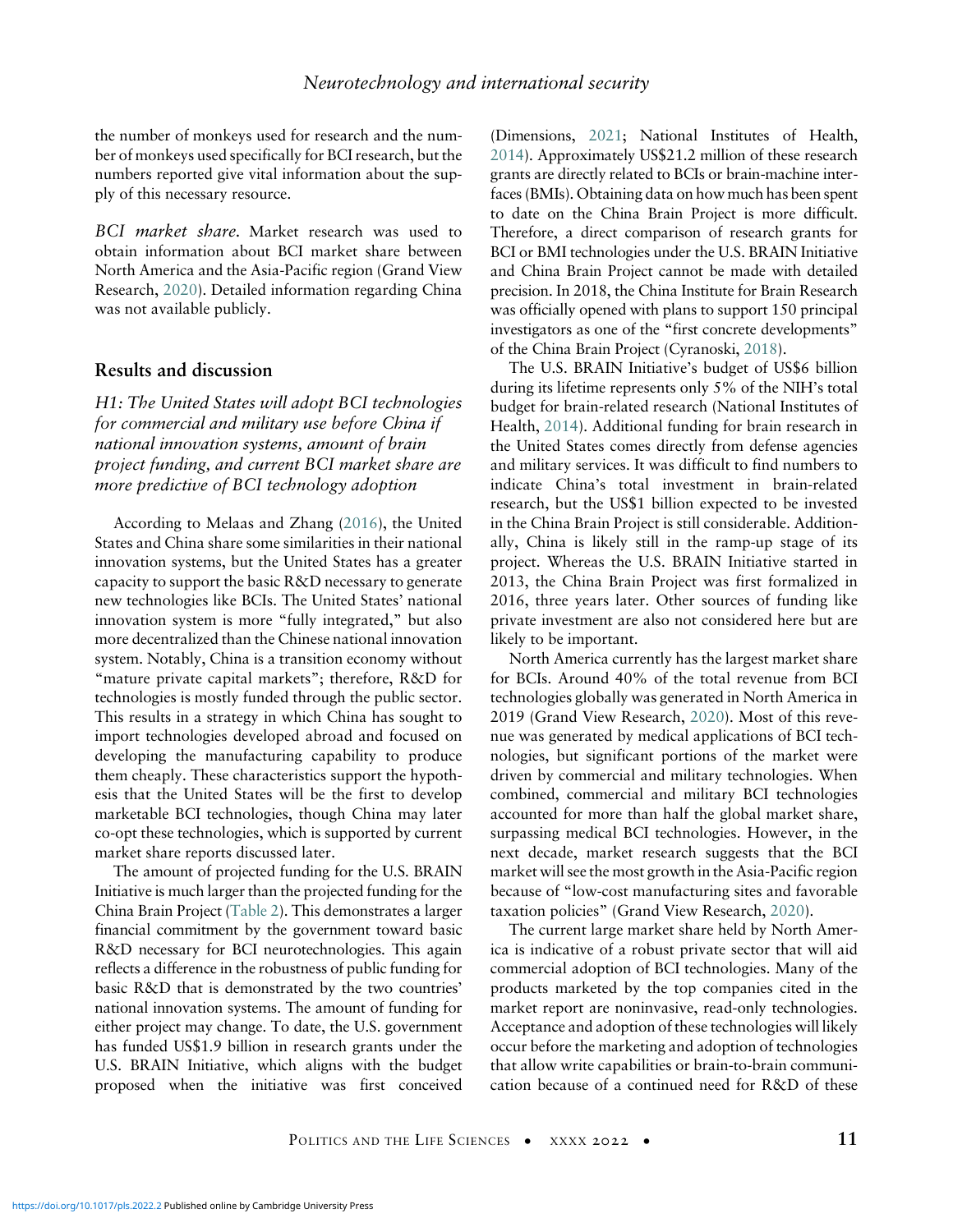|                      | <b>Qualitative</b>                                              |                                                                                                                           |                                                                                                                                                                                                    |                                                               |                                                                                                                                                                           | Quantitative                                              |                                                                                                                                                                                                                                                                                                                       |                                                                         |
|----------------------|-----------------------------------------------------------------|---------------------------------------------------------------------------------------------------------------------------|----------------------------------------------------------------------------------------------------------------------------------------------------------------------------------------------------|---------------------------------------------------------------|---------------------------------------------------------------------------------------------------------------------------------------------------------------------------|-----------------------------------------------------------|-----------------------------------------------------------------------------------------------------------------------------------------------------------------------------------------------------------------------------------------------------------------------------------------------------------------------|-------------------------------------------------------------------------|
| Nation               | Government Structure                                            | National Innovation<br>System (Melaas &<br>Zhang, 2016)                                                                   | <b>Brain Project</b><br>and Military<br>Goals                                                                                                                                                      | Sociocultural<br><b>Norms</b><br>(Hofstede<br>Insights, n.d.) | <b>Brain Initiative</b><br>Funding                                                                                                                                        | Patents                                                   | Research<br>Monkeys                                                                                                                                                                                                                                                                                                   | <b>BCI</b> Market Share<br>(Grand View<br>Research, 2020)               |
| <b>United States</b> | "Constitutional federal<br>republic" (CIA,<br>2021 <sub>b</sub> | Both public and<br>private sector<br>funding for R&D<br>with robust<br>regional and state-<br>level innovation<br>systems | Initiative goals<br>focused on<br>technologies<br>enabling<br>basic<br>research and<br>clinical<br>applications;<br>military has<br>stated goals<br>of human-<br>machine<br>teaming                | High IDV;<br>low LTO                                          | US\$6 billion<br>from 2013<br>to 2025,<br>approx. $5\%$<br>of total NIH<br>funding for<br>brain-<br>related<br>research<br>(National<br>Institutes of<br>Health,<br>2014) | 87,324 filed<br>since $2010$<br>(Google,<br>$(a)$ . n.d.) | Approx. 30,000-<br>40,000 in<br>breeding<br>colonies<br>(Animal and<br>Plant Health<br>Inspection<br>Service, 2021);<br>75,000 used<br>for biomedical<br>research per<br>year (Grimm,<br>$2018$ :<br>Roughly<br>$60 - 80\%$ of<br>research<br>monkeys<br>imported from<br>PRC (Boggan,<br>2021;<br>Newburger,<br>2019 | North America had<br>greatest market<br>share (approx.<br>40%) in 2010s |
| China                | "Communist party-led<br>state" (CIA, $2021a$ )                  | Transition economy<br>with low R&D<br>investment but<br>high<br>manufacturing of<br>imported<br>technologies              | Initiative goals<br>equally<br>focused on<br>clinical<br>applications<br>and brain-<br>machine<br>intelligence<br>technologies;<br>military has<br>stated goals<br>of human-<br>machine<br>teaming | Low IDV;<br>high LTO                                          | \$1 billion USD<br>from 2016<br>to 2030 (Poo<br>et al., 2016;<br>Global<br>Neuroethics<br>Summit<br>Delegates<br>et al., 2018)                                            | 82,356 filed<br>since 2010<br>(Google,<br>(b), n.d.       | Approx. 300,000<br>in breeding<br>colonies:<br>70,000<br>produced per<br>year (Poo,<br>2016                                                                                                                                                                                                                           | Asia-Pacific<br>forecasted to have<br>highest growth in<br>2020s        |

# Table 2. Summary of qualitative and quantitative indicators of BCI adoption.

<span id="page-11-0"></span> $12$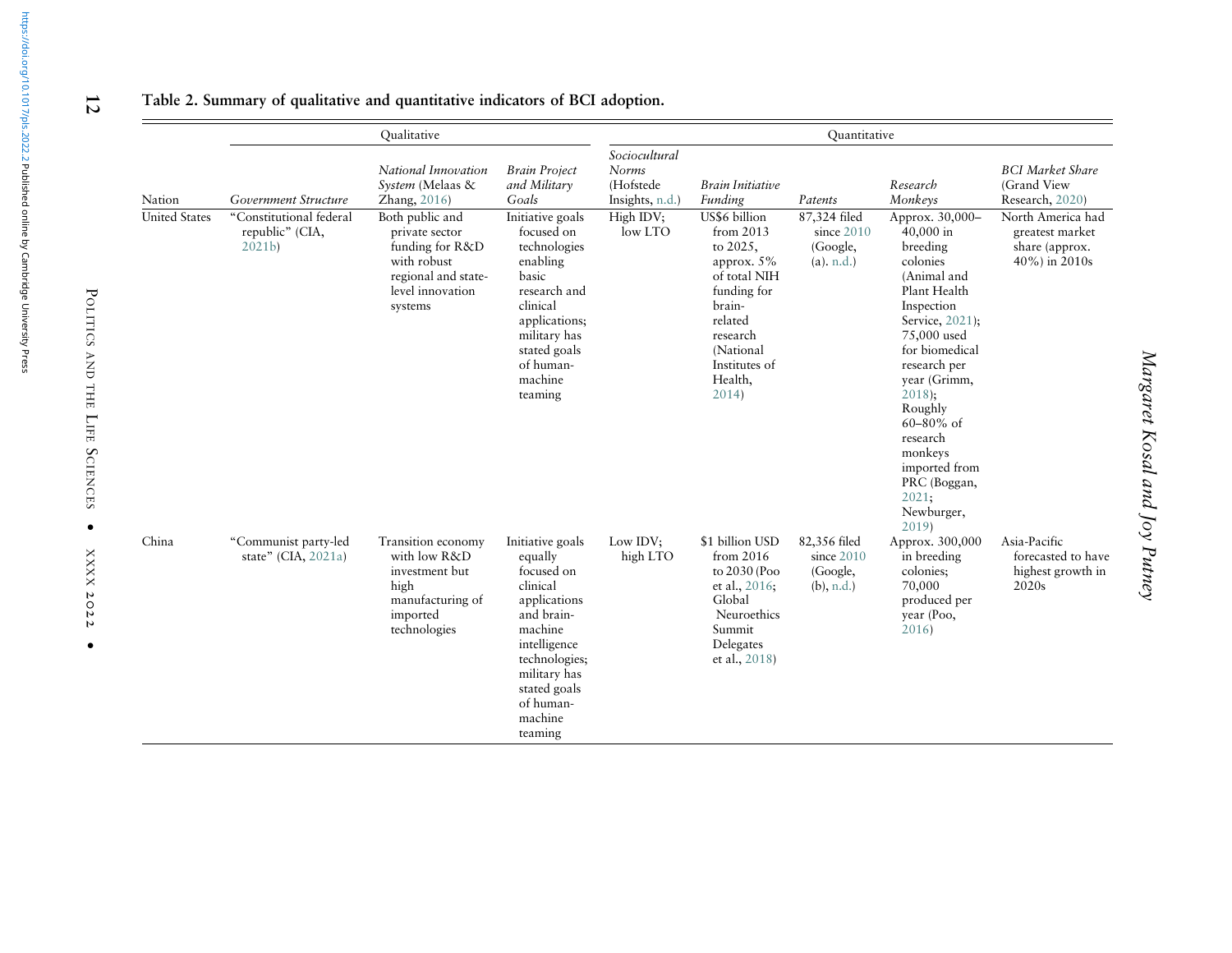more complex technologies and the need to overcome general distrust of BCI technologies (Emanuel et al., [2019;](#page-18-8) Google, [n.d.\)](#page-18-28).

Surprisingly, although the United States has better R&D capabilities and North America has a larger market share, the numbers of patents related to BCI technologies filed in the United States and China since 2010 are remarkably similar, with a gap of approximately 5,000 patents favoring the United States [\(Table 2](#page-11-0)). However, it is difficult to assess the quality of these patents in the two countries. It is possible that better-quality patents are filed in the United States since there is better support for R&D there and a stronger market for BCI in North America. Additionally, of the top five BCI companies identified by market research, four are headquartered in the United States. The only top BCI company not headquartered in the United States is in Australia (Grand View Research, [2020\)](#page-18-23). None of these key players are in China, though some Chinese state-owned enterprises have developed BCI technologies for general public use, such as the "Brain Talker," which is a computer chip designed for reading brain activity to interpret "mental intent" (Yin, [2019\)](#page-22-18).

It is important to note that the numbers of patents filed in the United States and China are considerably higher than in other nations with brain projects. The EU's patent office has the third-highest number of patents filed for any international actor with a brain project, and the number is nearly a third of that filed in the United States or China (27,720 patents) (Google, [n.d.](#page-18-29)). The EU is projected to spend US\$1.2 billion for its Human Brain Project, which is similar to China's projected spending, but China far outpaces the EU in the number of patents filed (Global Neuroethics Summit Delegates et al., [2018](#page-18-7)).

The indicators that favor the United States' earlier adoption of BCIs over China—national innovation systems, brain project funding, and BCI market share—all address the R&D capacity of both nations. Because the United States has a more robust national innovation system that supports the generation of new technologies, higher public brain project funding, and a greater share of the current market, the United States could generate BCI technologies faster than China and market them domestically, facilitating widespread adoption first in the commercial and then in the military sector. One important caveat to note here is that China is beginning to rapidly ramp up its public sector R&D funding to better compete with the United States (Hourihan, [2020](#page-19-25)). While the United States has the advantage currently, it is possible this advantage may begin to erode in the next decade.

H2: China will adopt BCI technologies for commercial and military use before the United States if government structure, brain project and military goals, sociocultural norms, and research monkey resources are more predictive of BCI technology adoption

The United States and China are obvious foils in their government structure, with one being a federal republic and the other being a Communist party-led state. One consequence of this is that China benefits from a continuity of objectives both in statecraft and national defense since power does not change hands with elections. Additionally, China blurs the lines between its civilian and military sectors, which could eventually allow for faster defense acquisition of dual-use technologies (U.S. Department of Defense, [2020](#page-22-19)). It is also easier for China to mandate the research, development, and adoption of technologies. The U.S. BRAIN Initiative receives funding from and works in partnership with national security-focused agencies like DARPA and the Intelligence Advanced Research Projects Agency (IARPA), while the initiation of the China Brain Project was also closely tied to their overall government's "Five-Year Plan" for 2016–2020 (Central Compliation and Translation Beureau, [2016\)](#page-17-24).

The China Brain Project's stated goals place a greater emphasis on brain-machine technologies like BCI than the U.S. BRAIN Initiative. The U.S. BRAIN Initiative's seven major goals only relate to understanding the brain and improving treatment of brain disorders, and they are focused on developing technologies that enable basic research and clinical applications (National Institutes of Health, [2014](#page-20-24)). The China Brain Project's structure is envisioned as "one body two wings," with a core body of understanding the brain, with an equal emphasis on the applications—the two wings—of treating brain disorders and developing brain-machine intelligence technologies (Poo et al., [2016\)](#page-21-1).

The China Brain Project puts an equal emphasis on clinical and nonclinical applications of brain research, and it specifically emphasizes integrating brain and machine intelligence much more than the messaging from the U.S. BRAIN Initiative. Dr. Mu-Ming Poo, a leading scientist of the China Brain Project, has written about his belief that a better understanding of the brain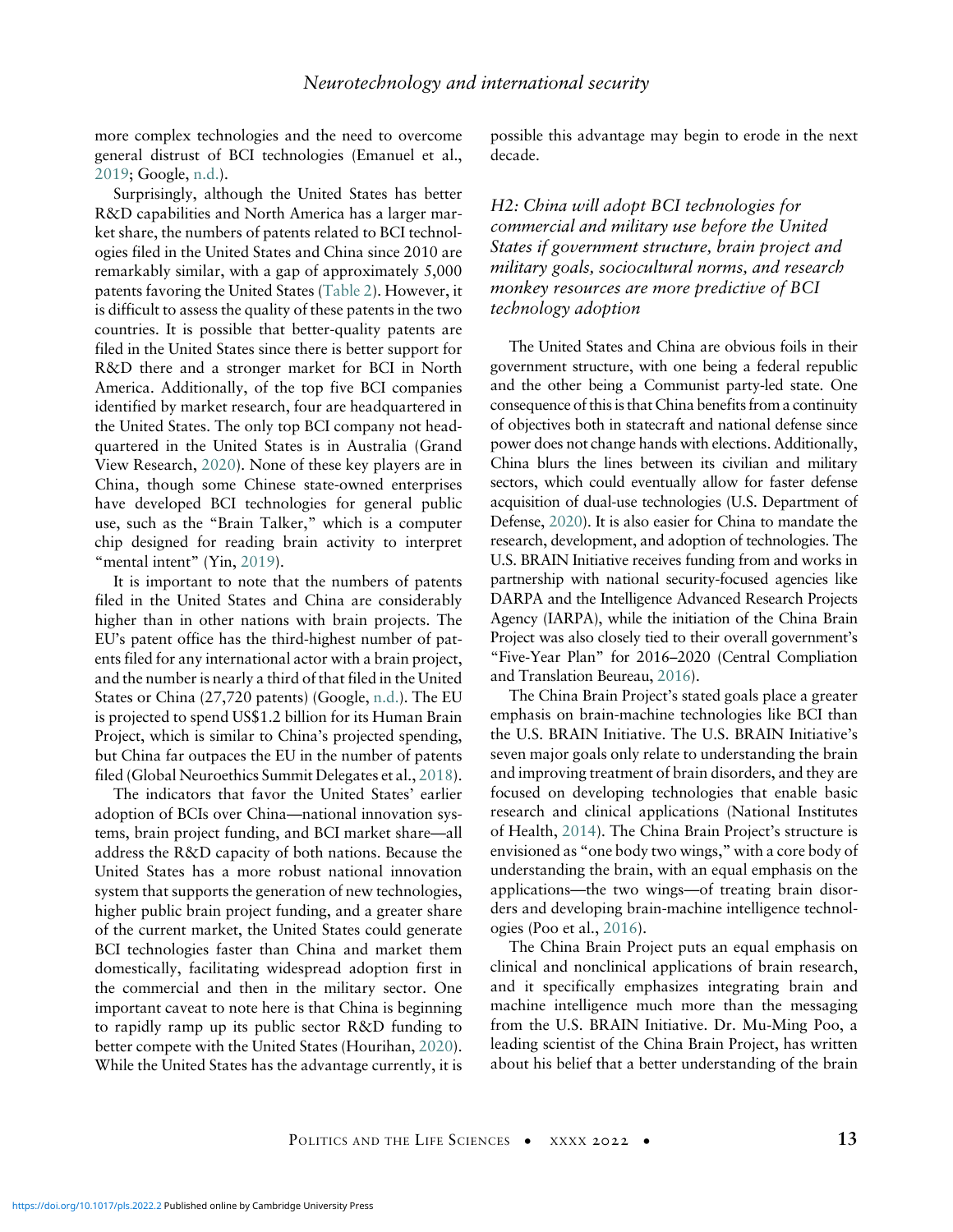will revolutionize AI technologies and his expectation that China will accelerate "development of next-generation AI with human-like intelligence and brain-machine interface technology" (Poo, [2018\)](#page-21-26). This stance favors BCI technology dissemination and adoption in China because the China Brain Project has placed a much greater emphasis on BCIs as a top priority.

China also exhibits greater alignment between the stated goals of its brain project and stated military goals. The goals of the U.S. BRAIN Initiative and China Brain Project can be viewed as a high-level articulation of a national strategy for neuroscience research, giving insight into how BCI technologies may be disseminated from clinical research to both commercial and military applications. Rhetoric and stated goals in national defense policy demonstrate whether BCIs are being prioritized specifically for defense or military applications. Greater alignment between the national strategy for brain research as articulated by the brain projects and defense emphasis on BCIs will likely enable quicker BCI adoption in the military sector.

Striking similarities emerge when examining the rhetoric of the Chinese People's Liberation Army (PLA) and the China Brain Project. The director of the Central Military Commission Science and Technology Commission in China has said "[t]he combination of artificial intelligence and human intelligence can achieve the optimum, and human-machine hybrid intelligence will be the highest form of future intelligence" (Kania, [2020](#page-19-26)). The China Brain Project has identified its two important applications of basic brain research (in its "one body two wings" framework): medical applications for treating brain disorders and brain-machine intelligence technologies like BCIs (Poo et al., [2016](#page-21-1)). Both PLA strategists and the heads of the China Brain Project cite artificial intelligence, biological intelligence, and hybrid intelligence as key areas to promote technology development.

This contrasts strongly with the U.S. BRAIN Initiative, in which the high-level goals are limited to basic research and clinical outcomes (translational research) and do not include an emphasis on applications for the commercial and military sectors, though those may be outcomes. The U.S. BRAIN Initiative is also not devoid of ties to the U.S. defense and intelligence communities, since it partners with both DARPA and IARPA (National Institutes of Health, [n.d.a](#page-20-28)). Both the PLA in China and the Department of Defense in the United States have emphasized AI and human-machine teaming as important technologies for future warfare (Binnendijk et al., [2020;](#page-17-11) Kania, [2020](#page-19-26)). The U.S. military has invested in the development of neurotechnologies, and BCIs specifically, through programs at DARPA and through the different military services (DARPA, [n.d.;](#page-18-30) Kosal & Huang, [2015\)](#page-19-16). However, the lack of goals within the U.S. BRAIN Initiative directly supporting BCIs and commercial applications of neurotechnologies demonstrates less coordination and coherence between a defense strategy for neurotechnology and the U.S. BRAIN Initiative, which represents the most aggressive neuroscience research drive in the United States. A more aligned articulation of technology dissemination goals exists between the China Brain Project and the country's defense arm—the PLA—in contrast with the mainly medically focused goals of the U.S. BRAIN Initiative.

Differences in sociocultural norms in the United States and China also favor earlier BCI adoption in China because a lesser focus on individualism and social pressures is a large driver of technology adoption. Hofstede's cultural dimensions have been used to predict technology adoption for other computer technologies, mobile phones, and mobile commerce. While the United States and China have comparable masculinity (MAS) and uncertainty avoidance (UAI) scores, differences are found in their individualism (IDV), power distance (PDI), long-term orientation (LTO), and indulgence (IND) scores (Hofstede Insights, [n.d.\)](#page-19-27). The United States is an individualistic culture, whereas China is a collectivist culture. Additionally, China scores high on acceptance of power differentials in society (PDI) and has a longer-term outlook that makes individuals more adaptable and pragmatic, supporting structures like the government that provide stability (LTO). Finally, individuals in the United States tend to be more indulgent, while individuals in China show more restraint (IND). While IND scores have not been strongly tied to technology adoption trends, differences in IDV, PDI, and LTO scores could drive earlier BCI adoption in China.

One of the potential barriers to the adoption of BCIs identified by U.S. military experts was distrust by service members (Binnendijk et al., [2020\)](#page-17-11). In civilian populations, 69% of U.S. respondents to a Pew Research Center survey on human enhancements said they are worried by the idea of BCI technologies, and 66% of those surveyed claimed they would not want to use BCI technologies to enhance their brain (Funk et al., [2016](#page-18-31)). This survey reported similar results for other human enhancements like synthetic blood for improved stamina and gene editing to reduce disease risk. This wariness is predicted by Hofstede's cultural scores. For mobile devices, it has been shown that during the development of new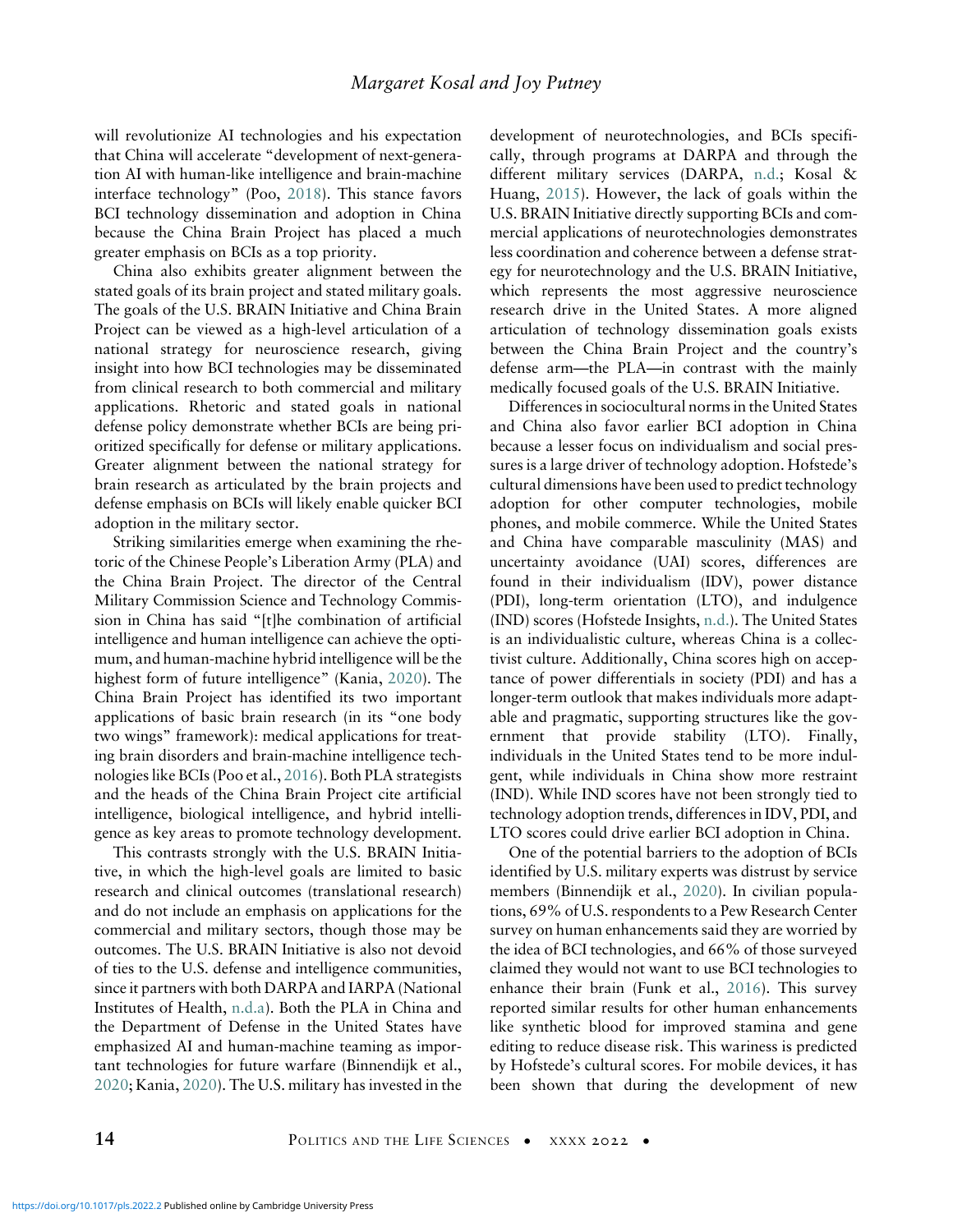technologies, cultures similar to Chinese culture (low IDV, high LTO) see more rapid widespread adoption, and cultures like American culture (high IDV, low LTO) will lag behind in adoption (Lee et al., [2013](#page-20-21)). These findings could generalize to other IT technologies, and more broadly to neurotechnologies.

A survey was conducted with American and Chinese respondents to determine their attitudes toward big data technologies, with hypotheses driven by Hofstede's cultural framework (LaBrie et al., [2017](#page-19-20)). While this survey did not address BCI technologies directly, there are some key principles to take away on U.S. attitudes toward new technologies based on their cultural scores. Additionally, BCI technologies will likely use components of big data technologies like machine learning and dimensionality reduction, so they could be considered a nascent big data technology (Frégnac, [2017](#page-18-32)). U.S. respondents were less likely than Chinese respondents to approve of technologies that involved data collection from individuals, likely because they place a higher value on individual identity and privacy, as reflected in their high IDV scores in Hosftede's framework (LaBrie et al., [2017](#page-19-20)). U.S. respondents were also strongly averse to the use of big data analytics by the government, whereas Chinese respondents were mostly favorable to government use. U.S. respondents were only more favorable toward big data analytics use than their Chinese counterparts when data could be anonymized and used by businesses to improve performance. BCI technologies by necessity collect data from individuals and can even affect brain activity, which is highly tied to identity and privacy. High individualism and lower long-term orientation make technologies that collect individual data and technology use by the government more suspect to U.S. respondents. A lower emphasis on individualism could lower barriers to BCI technology adoption in China. Additionally, the high LTO scores of Chinese respondents point to higher acceptance of government use of technologies that collect personal data, like BCI, since high LTO scores have been suggested to translate into greater government support.

U.S. individuals are likely to put a higher value on the perceived usefulness of technologies to determine whether they adopt a technology, while Chinese individuals are more influenced by subjective norms or imitation of peers (Srite, [2006\)](#page-22-17). U.S. individuals may perceive BCI technologies as less useful, especially in the current forms available on market. While noninvasive EEG headsets are prone to data errors and poor accuracy, these concerns may be less important to Chinese individuals than American individuals, especially if the technology is promoted by the government, authorities, or peers. These values are reflected in high PDI, high LTO, and low IDV scores.

Hofstede's cultural dimensions have been used for other technologies to demonstrate that Chinese citizens have fewer reservations about emerging technologies that collect individual data, even when used by the government. In contrast, U.S. individuals are wary of human enhancement technologies like BCIs, and these technologies would need to demonstrate high usefulness to overcome initial distrust of these technologies. A U.S. Army–funded report suggested that media and cultural images of BCI technologies could be altered to include "more accurate depiction of technology and its applications" to change public perceptions and wariness (Emanuel et al., [2019](#page-18-8)). In the same report, the authors also suggest that commercial development and dissemination of BCIs will drive the military's ability to use BCI technologies. Because China can mandate technology use and because its citizens are more likely to approve of BCI technologies, sociocultural norms in China favor earlier adoption of BCIs over the United States.

The final indicator that supports earlier adoption of BCIs in China is that country's investment in research monkeys. Research monkeys are a vital resource for the development of BCIs of all types, but especially for any invasive BCI technologies. They are robust, novel indicators of whether invasive BCI technologies will be developed for both clinical and nonclinical use, since any BCI that writes to or changes brain activity likely involves R&D using research monkeys (nonhuman primates).

China has a significant material advantage over the United States in the size of its research monkey colonies. They have a larger overall supply of research monkeys which will aid the longevity of their BCI R&D programs. In 2017, the United States used 75,000 monkeys for biomedical research purposes (Grimm, [2018\)](#page-19-28). Around 60% to 80% of those research monkeys were imported from China (Boggan, [2021;](#page-17-25) Newburger, [2019\)](#page-20-29). This is because U.S. colonies of research monkeys are an order of magnitude smaller than those in China. One of the lead scientists of the China Brain Project, Mu-Ming Poo, reported that there are nearly 300,000 research monkeys in dedicated breeding colonies in China compared to around 40,000 in the United Staes (Animal and Plant Health Inspection Service, [2021](#page-17-7); Poo, [2016\)](#page-21-23). Monkeys used in research, such as rhesus macaques, are native to China; this fact, combined with a focus on enlarging research monkey colonies in the China Brain Project,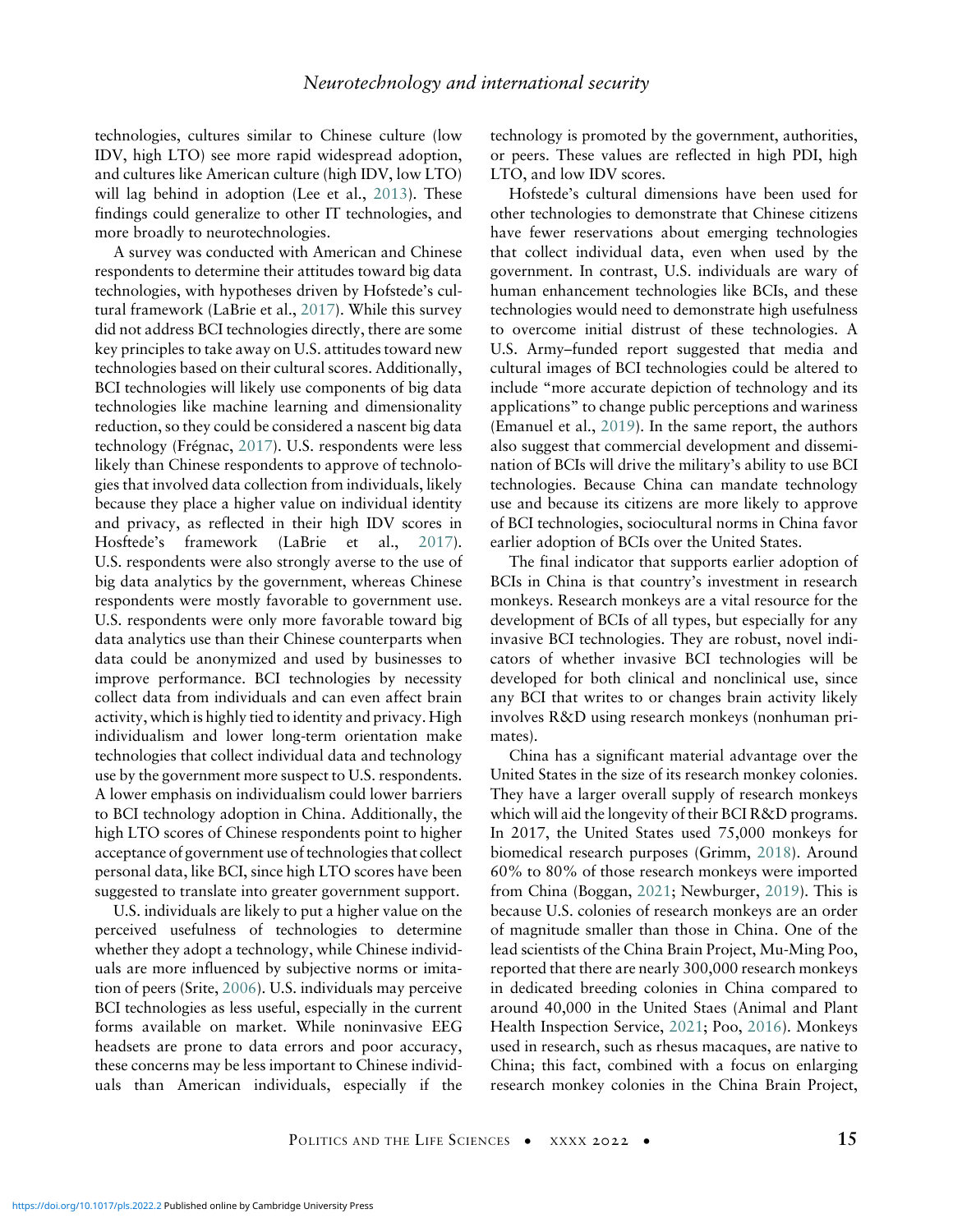gives China a huge advantage over the United States. In fact, in 2020, China stopped exports of research monkeys because of the COVID-19 pandemic (Zhang, [2020\)](#page-22-20). This has hampered some biomedical research efforts, including COVID-19 vaccine trials, in the United States.

The ease of access to research monkeys is one of China's strategies to drive acquisition of foreign research talent. In contrast to both the United States and China, the EU has severely limited the use of monkeys in research, with only 6,000 monkeys used in 2011 (SCHEER, [2017](#page-21-27)). The cultural norms driving EU primate research decisions illustrate how nonmaterial ideas can directly impact R&D. China has begun to attract researchers who use monkeys "by offering fully equipped labs with state-of-the-art technology, competitive salaries, ample funding for primate studies, and coappointments at Chinese institutions for European and American investigators" (Zimmer, [2018\)](#page-22-21). China's investment in its research monkey colonies for biomedical research and in attracting research talent demonstrates a long-term investment in using research monkeys for its stated research goals of developing brain-machine intelligence and technologies.

Additionally, China has demonstrated a willingness to limit the supply of research monkeys to the United States. While research monkeys are not necessary for developing noninvasive, read-only BCIs, China's ability to develop advanced BCI technologies will be enabled by its investment in research monkeys. Research monkeys therefore serve as an indicator of invasive BCI adoption.

BCI adoption indicators that address the broader sociocultural and governmental context necessary to encourage adoption favor an earlier adoption of BCI technologies by China. The collectivist culture of China leads to fewer concerns about data privacy and wider acceptance of government use of technologies like BCIs that collect individual data. The Chinese government has a more coordinated emphasis on developing and disseminating BCI technologies than the United States as well. This includes an emphasis on developing and maintaining research monkey colonies as a vital resource for biotechnology research generally and for testing BCIs before human trials specifically. While the R&D capability of China for developing BCI is not currently on a par with the United States, these factors affecting the likelihood of individuals adopting BCIs (whether elective or mandated) favor earlier adoption in China.

# Current BCI use in both nations supports the hypothesis that China will adopt BCI technologies before the United States, supporting H2

Two hypotheses have been presented here supporting the earlier widespread adoption of BCIs in either the United States or China. If BCI adoption is mostly determined by indicators that address R&D capability, the United States will be the first adopter. However, if BCI adoption is mostly be determined by indicators that address government structure and sociocultural norms, China will be the first adopter. To support one of these hypotheses, early indicators of BCI use in commercial and military settings in both countries were identified and assessed.

Currently, BCIs are available on the market for both clinical and commercial applications. However, their use is not widespread in either the United States or China. Here, current BCI use is taken to be a dependent variable, or a proxy, for later widespread BCI adoption. We make the assumption that current levels of BCI use will continue to increase rapidly in countries with higher use rates. This is not a bad assumption and has been used to characterize technology adoption models; namely, early users can have a large effect on technology adoption both by driving greater awareness of the innovativeness of the technology and by promoting imitation among peers (Atkin et al., [2015;](#page-17-26) Calantone et al., [2006](#page-17-27); Lee et al., [2013\)](#page-20-21). Both the innovation and imitation factors are driven by early users, and they are prerequisites for widespread technology adoption.

Early reports of BCI use support the hypothesis that China will be the first adopter of BCI technologies in both the commercial and military sectors. There are media reports of mandatory BCI use by companies in China, whereas there have not been similar reports in the United States. Both the United States and China have had noninvasive EEG headsets with read capabilities used in school settings, usually in pilot studies for devices designed to measure focus and attention (Johnson, [2017;](#page-19-29) Shen, [2019\)](#page-22-19). However, Chinese state-owned companies that run electricity/power plants and train operations have already reported using this same kind of headset to monitor workers' attention or sleep/awake states (Chen, [2018](#page-17-28)). This application is also advertised by companies operating in the United States, but it is not known whether any commercial entities are using them (EMOTIV, [n.d.](#page-18-18)). While the efficacy of these headsets is potentially low because of the difficulties of interpreting brain activity from EEG, this signals that Chinese state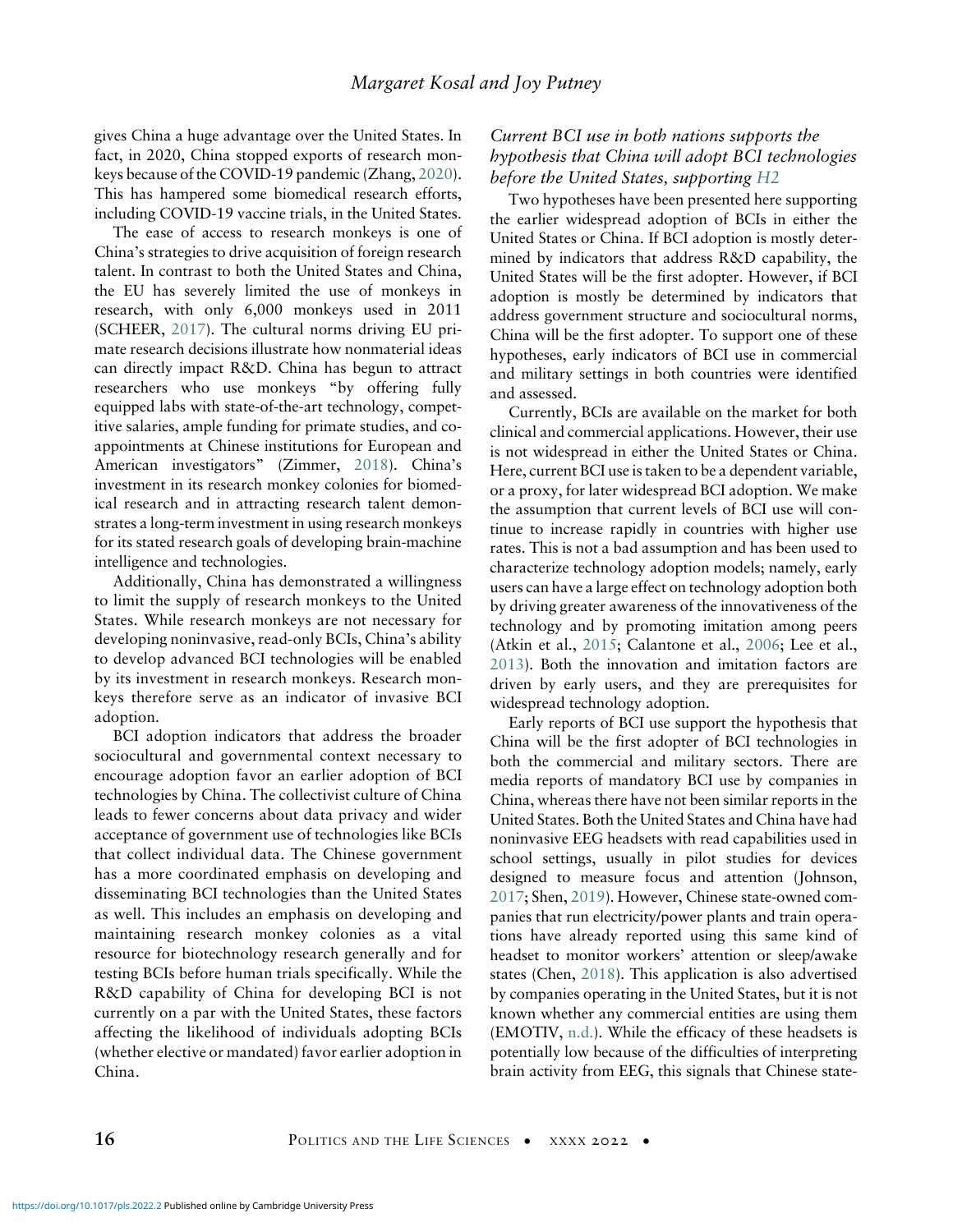owned companies are more likely to use these types of devices to monitor workers, potentially driving BCI adoption for commercial purposes (Winick, [2018](#page-22-22)).

# **Conclusions**

Though the United States has spent more money on its brain project, started its brain project earlier, and has a more robust innovation system that has led to better R&D capabilities in both the private and public sectors, China is a more likely to be the first adopter of BCI technologies in both the commercial and military sectors because of its government structure, sociocultural norms, and greater alignment of brain project goals with military goals. Its coordinated national focus has driven investment in brain-machine intelligence and BCI technologies. While the U.S. military has also indicated high interest in human-machine teaming and the United States has invested a large sum of money in brain-related research, there is a disconnect between the stated military goals for brain research and the basic research goals driving the U.S. BRAIN Initiative. Additionally, the cultural values of the United States, including an emphasis on individual identity and a distrust of new technologies that have not proven their usefulness, will hinder BCI adoption both commercially and militarily.

China's early adoption of BCIs could have important implications for U.S. national security. These truly emerging technologies, though nascent, may give China a military advantage through cognitive enhancement of warfighters and improved human-machine teaming when matured. Additionally, China's native supply of research monkeys, coupled with lack of ideational drive away from primate research, will lower barriers to developing commercially and militarily viable invasive BCIs that can read and write brain activity with better accuracy and precision.

<span id="page-16-1"></span><span id="page-16-0"></span>Security risks also exist for commercial applications of BCIs. If China is the most viable place to produce and market BCI technologies, it may have a large influence on the supply of BCIs that will eventually be used in the United States and other countries. This could lead to privacy issues for very personal data—the activity of a human brain and interpretations of that activity that give insight into mental state and mood. Finally, being a first mover on BCI technology may allow China to set ethical norms for BCI use. Understanding the brain to treat disease is a noble cause and should be pursued. However, the technologies enabled by this heavy investment in brain research have clear dual-use capabilities that will shape society and warfare.

The effects described here for the specific relationship between China and the United States reflect the broader reality of the impact of BCIs and neurotechnologies generally on the international security landscape. Early innovators and adopters of BCIs may have the opportunity to set international norms for their use in both civilian and military contexts for human enhancement. BCIs have both offensive and defensive capabilities in military contexts, while also possessing clear clinical and therapeutic uses that will promote social good, complicating their categorization and treatment in the international community. Existing international treaties or conventions on weapons do not cover neurotechnologies, and it is unclear whether existing conventions could neatly and efficiently do so. It will be necessary for both nations and the international community at large to grapple with the ethical, legal, and social implications of BCIs as they begin to see widespread use by civilians and military personnel.

Finally, it is important to note that in the specific case of China, we have much more limited access to information about research spending and outputs compared to the United States. Additionally, data and reports from authoritarian regimes are known to be unreliable (Ahram & Goode, [2016\)](#page-16-1). For example, we were unable to find information on the amount of grant funding associated with the China Brain Project (Dimensions, [2021](#page-18-22)). We support our hypothesis of China's earlier adoption of BCIs with this potentially limited information, but it is possible that further information on China's research and policy goals, as well as its actual implementation of those goals, would change our conclusions. More broadly, this analytical framework can be applied to other authoritarian regimes, as long as healthy skepticism is used when scrutinizing information from these regimes.

#### References

Adewole, D. O., Serruya, M. D., Harris, J. P., Burrell, J. C., Petrov, D., Chen, H. I., … Cullen, D. K. (2017). The evolution of neuroprosthetic interfaces. Critical Reviews in Biomedical Engineering, 44(1–2), 123–152.

Ahram, A. I., & Goode, J. P. (2016). Researching authoritarianism in the discipline of democracy. Social Science Quarterly, 97(4), 834–849.

POLITICS AND THE LIFE SCIENCES • XXXX 2022 • 17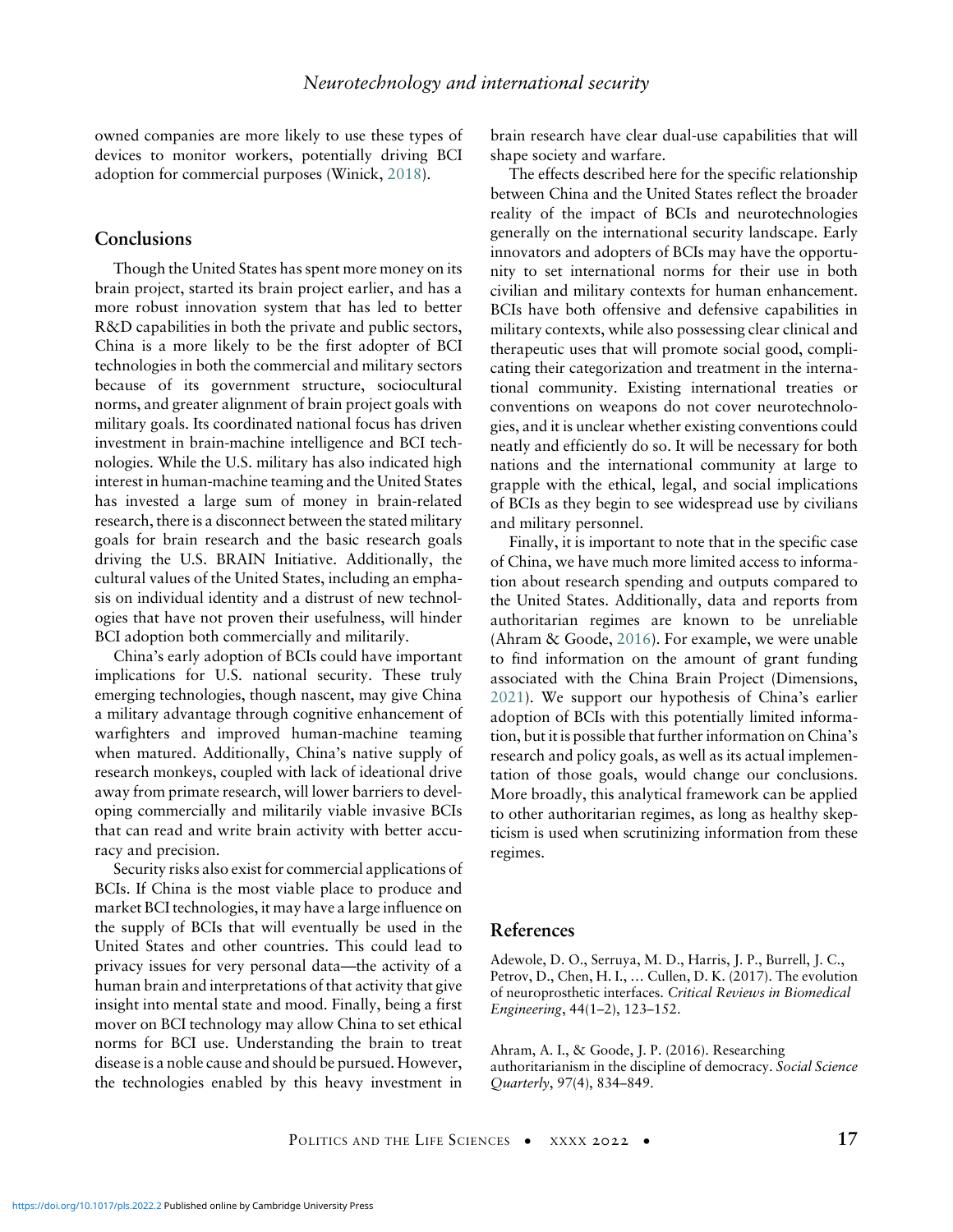<span id="page-17-7"></span>Animal and Plant Health Inspection Service. (2021). 2019 annual report: Animal usage by fiscal year—Column B. U.S. Department of Agriculture. Retrieved May 3, 2021, from [https://www.aphis.usda.gov/animal\\_welfare/annual-reports/](https://www.aphis.usda.gov/animal_welfare/annual-reports/2019/fy19-summary-report-column-B.pdf/) [2019/fy19-summary-report-column-B.pdf/](https://www.aphis.usda.gov/animal_welfare/annual-reports/2019/fy19-summary-report-column-B.pdf/)

<span id="page-17-10"></span><span id="page-17-0"></span>Arquilla, J. (2002). Networks and netwars: The future of terror, crime, and militancy. RAND Corporation. [https://](https://www.rand.org/pubs/monograph_reports/MR1382.html) [www.rand.org/pubs/monograph\\_reports/MR1382.html](https://www.rand.org/pubs/monograph_reports/MR1382.html)

<span id="page-17-26"></span><span id="page-17-24"></span>Atkin, D. J., Hunt, D. S., & Lin, C. A. (2015). Diffusion theory in the new media environment: Toward an integrated technology adoption model. Mass Communication and Society, 18(5), 623-650.

<span id="page-17-28"></span><span id="page-17-15"></span>Barma, N. H., Durbin, B., Lorber, E., & Whitlark, R. E. (2016). "Imagine a world in which": Using scenarios in political science. International Studies Perspectives, 17(2), 117–135.

<span id="page-17-13"></span><span id="page-17-2"></span>Bensmaia, S. J., & Miller, L. E. (2014). Restoring sensorimotor function through intracortical interfaces: Progress and looming challenges. Nature Reviews Neuroscience, 15(5), 313–325.

<span id="page-17-3"></span><span id="page-17-1"></span>Bernstein, A., & Libicki, M. (1998). High-tech: The future face of war? A debate. Commentary, 105(1), 28–31.

<span id="page-17-11"></span>Biddle, S. (2004). Military power: Explaining victory and defeat in modern battle. Princeton University Press.

Binnendijk, A., Marler, T., & Bartels, E. M. (2020). Braincomputer interfaces: U.S. military applications and implications, an initial assessment. RAND Corporation. [https://www.rand.org/pubs/research\\_reports/RR2996.html/](https://www.rand.org/pubs/research_reports/RR2996.html/)

<span id="page-17-16"></span><span id="page-17-6"></span><span id="page-17-4"></span>Bishop, P., Hines, A., & Collins, T. (2007). The current state of scenario development: An overview of techniques. Foresight, 9  $(1), 5-25.$ 

<span id="page-17-25"></span><span id="page-17-8"></span><span id="page-17-5"></span>Blank, S. (1984). The soviet strategic view: Ogarkov on the revolution in military technology. Strategic Review, 12(3), 3–90.

<span id="page-17-17"></span><span id="page-17-9"></span>Boggan, S. (2021, February 8). China's plan for medical domination. UnHerd. [https://www.unherd.com/2021/02/](https://www.unherd.com/2021/02/chinas-plan-for-medical-domination/) [chinas-plan-for-medical-domination/](https://www.unherd.com/2021/02/chinas-plan-for-medical-domination/)

<span id="page-17-27"></span><span id="page-17-18"></span>Bussell, J. (2011). Explaining cross-national variation in government adoption of new technologies. International Studies Quarterly, 55(1), 267–280.

<span id="page-17-19"></span><span id="page-17-14"></span>Calantone, R. J., Griffith, D. A., & Goksel, Y. (2006). An emprical examination of a technology adoption model for the context of China. Journal of International Marketing, 14(4), 1–27.

<span id="page-17-12"></span>Caldwell, D. J., Ojemann, J. G., & Rao, R. P. (2019). Direct electrical stimulation in electrocorticographic brain-computer interfaces: Enabling technologies for input to cortex. Frontiers in Neuroscience, 13, 804.

<span id="page-17-23"></span><span id="page-17-22"></span><span id="page-17-21"></span><span id="page-17-20"></span>Campbell, K. M., & Ratner, E. (2018). The China reckoning: How Beijing defied American expectations. Foreign Affairs, 97  $(2), 60-70.$ 

Canli, T., Brandon, S., Casebeer, W., Crowley, P. J., DuRousseau, D., Greely, H., & Pascual-Leone, A. (2007). Neuroethics and national security. American Journal of Bioethics, 7(5), 3–13.

Central Compliation and Translation Beureau. (2016). The 13th five-year plan for economic and social development of the People's Republic of China, 2016–2020. Central Committee of the Communist Party of China. Retrieved December 8, 2020, from [https://en.ndrc.gov.cn/policyrelease\\_8233/201612/](https://en.ndrc.gov.cn/policyrelease_8233/201612/P020191101482242850325.pdf/) [P020191101482242850325.pdf/](https://en.ndrc.gov.cn/policyrelease_8233/201612/P020191101482242850325.pdf/)

Chen, S. (2018, April 29). "Forget the Facebook leak": China is mining data directly from workers' brains on an industrial scale. South China Morning Post. [https://www.scmp.com/](https://www.scmp.com/news/china/society/article/2143899/forget-facebook-leak-china-mining-data-directly-workers-brains/) [news/china/society/article/2143899/forget-facebook-leak](https://www.scmp.com/news/china/society/article/2143899/forget-facebook-leak-china-mining-data-directly-workers-brains/)[china-mining-data-directly-workers-brains/](https://www.scmp.com/news/china/society/article/2143899/forget-facebook-leak-china-mining-data-directly-workers-brains/)

Chin, W. (2019, July). Technology, war and the state: Past, present and future. International Affairs, 95(4), 765–783.

CIA (Central Intelligence Agency). (2021a, March 22). China. The World Factbook. Retrieved March 30, 2021, from [https://](https://www.cia.gov/the-world-factbook/countries/china/#goverment/) [www.cia.gov/the-world-factbook/countries/china/](https://www.cia.gov/the-world-factbook/countries/china/#goverment/) [#goverment/](https://www.cia.gov/the-world-factbook/countries/china/#goverment/)

CIA (Central Intelligence Agency). (2021b, March 17). United States. The World Factbook. Retrieved March 30, 2021, from [https://www.cia.gov/the-world-factbook/countries/united](https://www.cia.gov/the-world-factbook/countries/united-states/#government/)[states/#government/](https://www.cia.gov/the-world-factbook/countries/united-states/#government/)

Clausewitz, C. v. (2013). The Essential Clausewitz: Selections from On War. J Greene (Ed.) New York: Dover Publications, 55.

Cohen, E. (1996). A revolution in warfare. Foreign Affairs, 75 (2), 37–54.

Colby, E. A., & Mitchell, A. W. (2020). The age of great-power competition: How the Trump administration refashioned American strategy. Foreign Affairs, 99(1), 118–130.

Congressional Research Service. (2021, January 14). Export controls: Key challenges. [https://crsreports.congress.gov/](https://crsreports.congress.gov/product/pdf/IF/IF11154) [product/pdf/IF/IF11154](https://crsreports.congress.gov/product/pdf/IF/IF11154)

Corrales, J., & Westhoff, F. (2006). Information technology adoption and political regimes. International Studies Quarterly, 50(5), 911–933.

Cyranoski, D. (2018). Beijing launches pioneering brainscience centre. Nature, 556(7700), 157–158.

Dando, M. (2007). Preventing the future military misuse of neuroscience. In B. Rappert (Ed.), Technology and security: Governing threats in the new millennium (pp. 155–170). Palgrave Macmillan.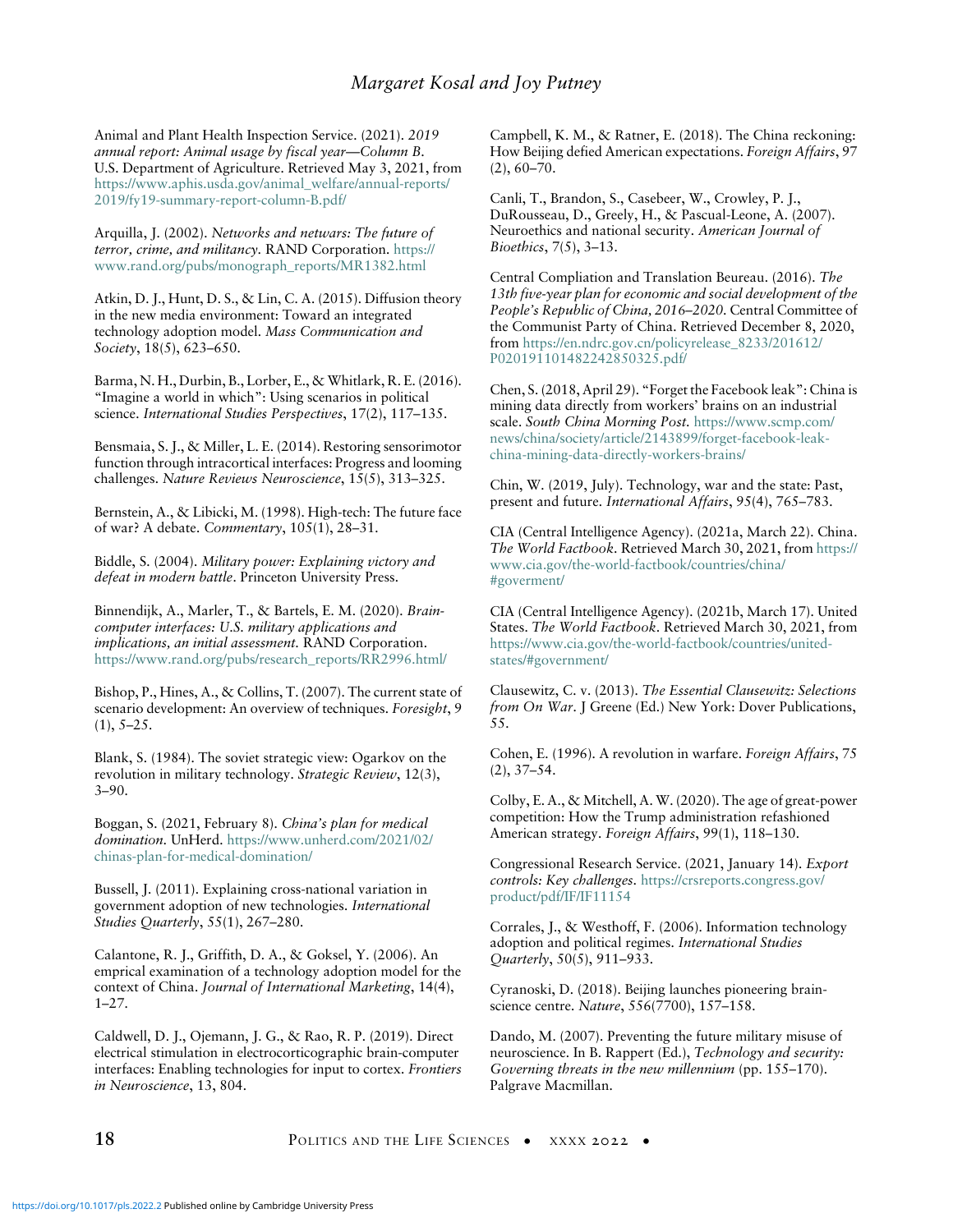# <span id="page-18-27"></span><span id="page-18-25"></span><span id="page-18-24"></span>Neurotechnology and international security

<span id="page-18-16"></span>DARPA (Defense Advanced Research Projects Agency). (2019, May 20). Six paths to the nonsurgical future of brain machine interfaces. <https://www.darpa.mil/news-events/2019-05-20>

<span id="page-18-30"></span><span id="page-18-19"></span>DARPA (Defense Advanced Research Projects Agency). (n.d.). DARPA and the BRAIN Initiative. Retrieved March 30, 2021, from [https://www.darpa.mil/program/our-research/darpa](https://www.darpa.mil/program/our-research/darpa-and-the-brain-initiative/)[and-the-brain-initiative/](https://www.darpa.mil/program/our-research/darpa-and-the-brain-initiative/)

<span id="page-18-32"></span><span id="page-18-21"></span><span id="page-18-13"></span>DeFranco, J., DiEuliis, D., & Giordano, J. (2019). Redefining neuroweapons: Emerging capabilities in neuroscience and neurotechnology. PRISM, 8(3), 48–63.

<span id="page-18-14"></span><span id="page-18-9"></span>DiEuliis, D., & Giordano, J. (2017). Why gene editors like CRISPR/Cas may be a game-changer for neuroweapons. Health Security, 15(3), 296–302.

<span id="page-18-31"></span><span id="page-18-22"></span>Dimensions. (2021, March 25). A global inventory of brain projects. <https://ibi.dimensions.ai/>

<span id="page-18-2"></span>Dobbins, J., Shatz, H. J., & Wyne, A. (2018). Russia is a rogue, not a peer; China is a peer, not a rogue: Different challenges, different responses. RAND Corporation. [https://](https://www.rand.org/pubs/perspectives/PE310.html) [www.rand.org/pubs/perspectives/PE310.html](https://www.rand.org/pubs/perspectives/PE310.html)

<span id="page-18-10"></span><span id="page-18-1"></span><span id="page-18-0"></span>Dombrowski, P., & Gholz, E. (2006). Buying military transformation: Technological innovation and the defense industry. Columbia University Press.

<span id="page-18-20"></span><span id="page-18-15"></span><span id="page-18-8"></span>Emanuel, P., Walper, S., DiEuliis, D., Klein, N., Petro, J. B., & Giordano, J. (2019). Cyborg soldier 2050: Human/machine fusion and the implications for the future of the DOD. U.S. Army Combat Capabilities Development Command, Chemical Biological Center.

<span id="page-18-5"></span>Emondi, A. (n.d.). Next-generation nonsurgical neurotechnology. Retrieved March 30, 2021, from [https://](https://www.darpa.mil/program/next-generation-nonsurgical-neurotechnology/) [www.darpa.mil/program/next-generation-nonsurgical](https://www.darpa.mil/program/next-generation-nonsurgical-neurotechnology/)[neurotechnology/](https://www.darpa.mil/program/next-generation-nonsurgical-neurotechnology/)

<span id="page-18-18"></span><span id="page-18-12"></span>EMOTIV. (n.d.). Enterprise neurotechnology solutions. Retrieved December 6, 2020, from [https://www.emotiv.com/](https://www.emotiv.com/workplace-wellness-safety-and-productivity-mn8/) [workplace-wellness-safety-and-productivity-mn8/](https://www.emotiv.com/workplace-wellness-safety-and-productivity-mn8/)

<span id="page-18-17"></span><span id="page-18-7"></span>Emotivstation. (2017, August 18). EMOTIV x Rodrigo Hubner Mendes-Driving F1 car just by thinking. [https://](https://www.youtube.com/watch?v=NhmXaeaHkDc/) [www.youtube.com/watch?v=NhmXaeaHkDc/](https://www.youtube.com/watch?v=NhmXaeaHkDc/)

<span id="page-18-28"></span><span id="page-18-4"></span>Evangelista, M. (1989).Innovation and the arms race: How the United States and the Soviet Union develop new military technologies. Cornell University Press.

<span id="page-18-29"></span><span id="page-18-11"></span>Evans, N. G. (2021). The ethics of neuroscience and national security. Routledge.

<span id="page-18-23"></span><span id="page-18-6"></span>Farnsworth, B. (2017, April 11). Top 14 EEG hardware companies [ranked]. [https://imotions.com/blog/top-14-eeg](https://imotions.com/blog/top-14-eeg-hardware-companies-ranked/)[hardware-companies-ranked/](https://imotions.com/blog/top-14-eeg-hardware-companies-ranked/)

<span id="page-18-3"></span>Ferchen, M. (2020, February). Towards "extreme competition": Mapping the contours of US-China relations under the Biden administration. Merics China Monitor. [https://](https://merics.org/en/report/towards-extreme-competition-mapping-contous-us-china-relations-under-biden-administration/) <span id="page-18-26"></span>[merics.org/en/report/towards-extreme-competition-mapping](https://merics.org/en/report/towards-extreme-competition-mapping-contous-us-china-relations-under-biden-administration/)[contous-us-china-relations-under-biden-administration/](https://merics.org/en/report/towards-extreme-competition-mapping-contous-us-china-relations-under-biden-administration/)

Fisher, C. E. (2010). Brain stimulation and national security: Considering the narratives of neuromodulation. AJOB Neuroscience, 1(2), 22–24.

Freeman, C. (1987). Technology, policy, and economic performance: lessons from Japan. Pinter Publishers, 17.

Frégnac, Y. (2017). Big data and the industrialization of neuroscience: A safe roadmap for understanding the brain? Science, 358(6362), 470–477.

Fukuyama, F. (2003). Our posthuman future: Consequences of the biotechnology revolution. Picador.

Funk, C., Kennedy, B., & Sciupac, E. P. (2016, July 26). U. S. public wary of biomedical technologies to "enhance" human abilities. Pew Research Center. [https://www.pewresearch.org/](https://www.pewresearch.org/science/2016/07/26/u-s-public-wary-of-biomedical-technologies-to-enhance-human-abilities/) [science/2016/07/26/u-s-public-wary-of-biomedical](https://www.pewresearch.org/science/2016/07/26/u-s-public-wary-of-biomedical-technologies-to-enhance-human-abilities/)[technologies-to-enhance-human-abilities/](https://www.pewresearch.org/science/2016/07/26/u-s-public-wary-of-biomedical-technologies-to-enhance-human-abilities/)

Gaddis, J. L. (1989). The long peace: Inquiries into the history of the Cold War. Oxford University Press.

Gazzaniga, M. S. (2005). The ethical brain. Dana Press.

Gerstner, W., Kreiter, A. K., Markram, H., & Herz, A. V. (1997). Neural codes: Firing rates and beyond. Proceedings of the National Academy of Sciences, 94(24), 12740–12741.

Gherman, D.-E., & Zander, T. O. (2021, September 11–16). An ethical perspective on passive BCI: Can we detect information from the human mind that is intended to be hidden? Neuroergonomics Conference. [https://](https://neuroergonomicsconference.um.ifi.lmu.de/wp-content/uploads/submissions/186.pdf) [neuroergonomicsconference.um.ifi.lmu.de/wp-content/](https://neuroergonomicsconference.um.ifi.lmu.de/wp-content/uploads/submissions/186.pdf) [uploads/submissions/186.pdf](https://neuroergonomicsconference.um.ifi.lmu.de/wp-content/uploads/submissions/186.pdf)

Giordano, J., Forsythe, C., & Olds, J. (2010). Neuroscience, neurotechnology, and national security: The need for preparedness and an ethics of responsible action. AJOB Neuroscience, 1(2), 35–36.

Global Neuroethics Summit Delegates, Rommelfanger, K. S., Jeong, S.-J., Ema, A., Fukushi, T., Kasai, K., … Singh, I. (2018). Neuroethics questions to guide ethical research in the international brain initiatives. Neuron, 100(1), 19–36.

Google. (a) (n.d.). Retrieved November 11, 2020, from Google Patents: [https://patents.google.com/?q=brain+computer](https://patents.google.com/?q=brain+computer+interfacecountry=USafter=priority:20100101) [+interface&country=US&after=priority:20100101](https://patents.google.com/?q=brain+computer+interfacecountry=USafter=priority:20100101)

Google. (b) (n.d.). Retrieved November 11, 2020, from Google Patents: [https://patents.google.com/?q=brain+computer](https://patents.google.com/?q=brain+computer+interfacecountry=CNafter=priority:20100101) [+interface&country=CN&after=priority:20100101](https://patents.google.com/?q=brain+computer+interfacecountry=CNafter=priority:20100101)

Grand View Research. (2020). Brain computer interface market size, share  $\circ$  trends analysis report by product (invasive, partially invasive, non-invasive), by application (healthcare, communication  $\circlearrowleft$  control), by end-use, and segment forecasts, 2020–2027. Retrieved December 7, 2020,

POLITICS AND THE LIFE SCIENCES • XXXX 2022 • 19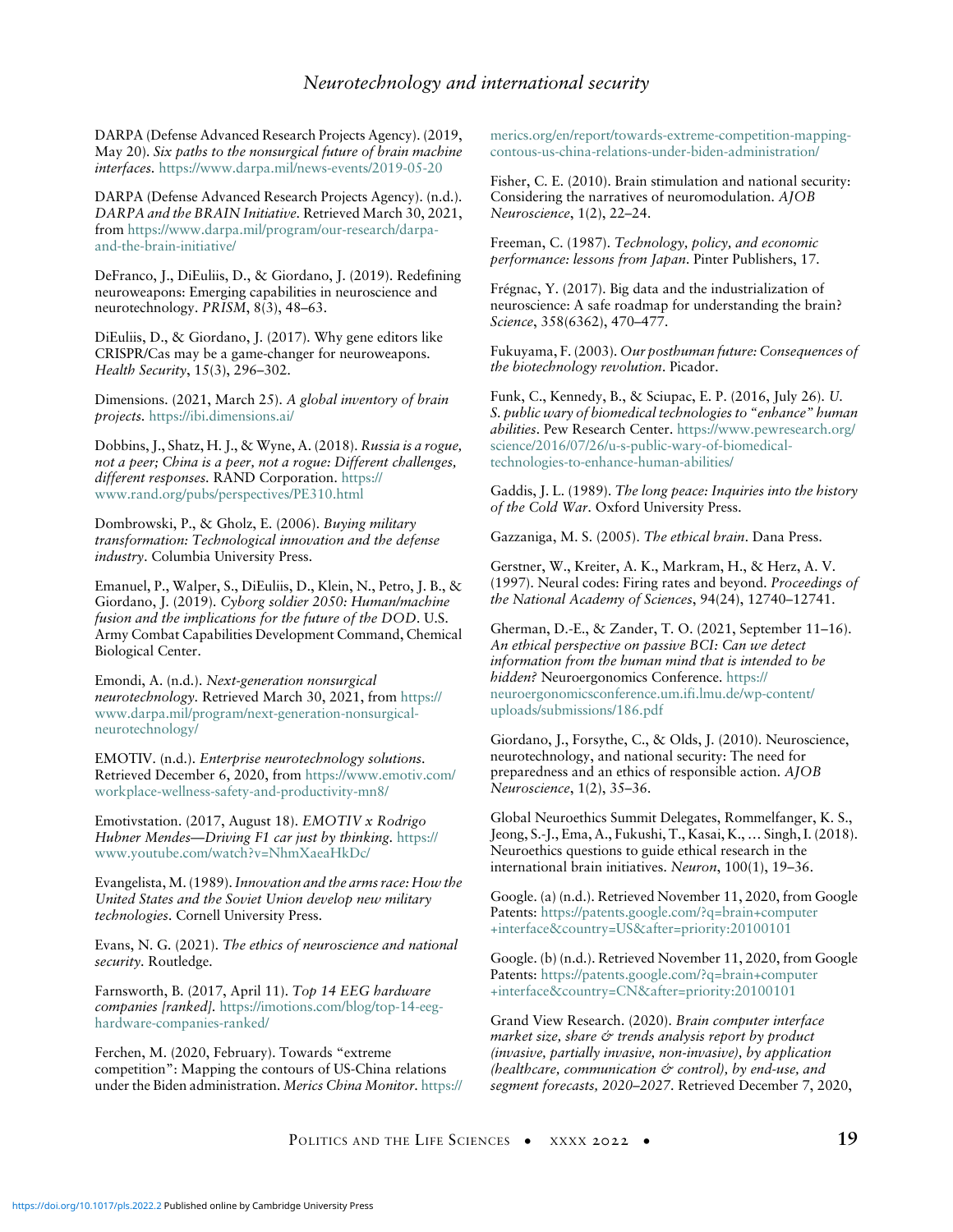# Margaret Kosal and Joy Putney

<span id="page-19-1"></span>from [https://www.grandviewresearch.com/industry-analysis/](https://www.grandviewresearch.com/industry-analysis/brain-computer-interfaces-market/) [brain-computer-interfaces-market/](https://www.grandviewresearch.com/industry-analysis/brain-computer-interfaces-market/)

<span id="page-19-10"></span><span id="page-19-6"></span>Gray, C. (1974). The urge to compete: Rationales for arms racing. World Politics, 26(2), 207–233.

<span id="page-19-28"></span><span id="page-19-19"></span>Grimm, D. (2018, November 2). Record number of monkeys being used in U.S. research. Science. [https://www.science.org/](https://www.science.org/content/article/record-number-monkeys-being-used-us-research) [content/article/record-number-monkeys-being-used-us](https://www.science.org/content/article/record-number-monkeys-being-used-us-research)[research](https://www.science.org/content/article/record-number-monkeys-being-used-us-research)

<span id="page-19-29"></span><span id="page-19-18"></span>Heldman, D. A., & Moran, D. W. (2020). Local field potentials for BCI control. In N. F. Ramsey & J. del R. Millán (Eds.), Handbook of Clinical Neurology (vol. 168, pp. 279–288). Elsevier.

<span id="page-19-17"></span><span id="page-19-0"></span>Herculano-Houzel, S. (2012). The remarkable, yet not extraordinary, human brain as a scaled-up primate brain and its associated cost. Proceedings of the National Academy of the Sciences, 109(S1), 10661–10668.

<span id="page-19-8"></span><span id="page-19-4"></span>Herspring, D. (1987). Nikolay Ogarkov and the scientifictechnical revolution in Soviet military affairs. Comparative Strategy, 6(1), 29–59.

<span id="page-19-14"></span><span id="page-19-12"></span><span id="page-19-2"></span>Herz, J. H. (1959). International politics in the atomic age. Columbia University Press.

<span id="page-19-27"></span><span id="page-19-26"></span>Hitchens, T. (2021, June 29). SOCOM to test anti-aging pill next year. Breaking Defense. [https://breakingdefense.com/](https://breakingdefense.com/2021/06/socom-to-test-anti-aging-pill-next-year/) [2021/06/socom-to-test-anti-aging-pill-next-year/](https://breakingdefense.com/2021/06/socom-to-test-anti-aging-pill-next-year/)

<span id="page-19-21"></span><span id="page-19-9"></span>Hofstede Insights. (n.d.). Country comparison. Retrieved December 2, 2020, from [https://www.hofstede-insights.com/](https://www.hofstede-insights.com/country-comparison/china,the-usa/) [country-comparison/china,the-usa/](https://www.hofstede-insights.com/country-comparison/china,the-usa/)

<span id="page-19-22"></span><span id="page-19-3"></span>Hofstede, G., & Bond, M. H. (1984). Hofstede's cultural dimensions: an independent validation using Rokeach's value survey.Journal of Cross-Cultural Psychology, 15(4), 417–433.

<span id="page-19-25"></span><span id="page-19-16"></span>Hofstede, G., Hofstede, G. J., & Minkov, M. (2010). Cultures and organizations: Software of the mind. McGraw-Hill Education.

<span id="page-19-15"></span><span id="page-19-7"></span>Hourihan, M. (2020, October 22). A snapshot of U.S. R&D competitiveness: 2020 update. American Association for the Advancement of Science. [https://www.aaas.org/news/](https://www.aaas.org/news/snapshot-us-rd-competitiveness-2020-update/) [snapshot-us-rd-competitiveness-2020-update/](https://www.aaas.org/news/snapshot-us-rd-competitiveness-2020-update/)

<span id="page-19-11"></span><span id="page-19-5"></span>Huang, J. Y., & Kosal, M. E. (2008, June 20). Security implications of cognitive science research. Bulletin of the Atomic Scientists. [http://www.thebulletin.org/web-edition/](http://www.thebulletin.org/web-edition/features/the-security-impact-of-the-neurosciences) [features/the-security-impact-of-the-neurosciences](http://www.thebulletin.org/web-edition/features/the-security-impact-of-the-neurosciences)

<span id="page-19-20"></span><span id="page-19-13"></span>Hundley, R. O. (1999). Past revolutions, future transformations: What can the history of revolutions in military affairs tell us about transforming the US military? RAND Corporation. [https://www.rand.org/pubs/monograph\\_](https://www.rand.org/pubs/monograph_reports/MR1029.html) [reports/MR1029.html](https://www.rand.org/pubs/monograph_reports/MR1029.html)

<span id="page-19-24"></span><span id="page-19-23"></span>International Brain Initiative. (n.d.). International Brain Initiative. Retrieved November 29, 2020, from [https://](https://www.internationalbraininitiative.org/) [www.internationalbraininitiative.org/](https://www.internationalbraininitiative.org/)

Jervis, R. (1978). Cooperation under the security dilemma. World Politics, 30(2), 167–214.

Jiang, L., Stocco, A., Losey, D. M., Abernethy, J. A., Prat, C. S., & Rao, R. P. (2019). BrainNet: A multi-person brain-to-brain interface for direct collaboration between brains. Scientific Reports, 9, 6115.

Johnson, S. (2017, November 14). Brainwave headsets are making their way into classrooms - for meditation and discipline. EdSurge. [https://www.edsurge.com/news/2017-11-](https://www.edsurge.com/news/2017-11-14-brainwave-headsets-are-making-their-way-into-classrooms-for-meditation-and-discipline/) [14-brainwave-headsets-are-making-their-way-into](https://www.edsurge.com/news/2017-11-14-brainwave-headsets-are-making-their-way-into-classrooms-for-meditation-and-discipline/)[classrooms-for-meditation-and-discipline/](https://www.edsurge.com/news/2017-11-14-brainwave-headsets-are-making-their-way-into-classrooms-for-meditation-and-discipline/)

Jonas, E., & Kording, K. P. (2017). Could a neuroscientist understand a microprocessor? PLoS Computational Biology, 13(1), e1005268.

Jones, B. (2020, February). China and the return of great power strategic competition. Brookings Institution. [https://](https://www.brookings.edu/research/china-and-the-return-of-great-power-strategic-competition/) [www.brookings.edu/research/china-and-the-return-of-great](https://www.brookings.edu/research/china-and-the-return-of-great-power-strategic-competition/)[power-strategic-competition/](https://www.brookings.edu/research/china-and-the-return-of-great-power-strategic-competition/)

Justo, L., & Erazun, F. (2007). Neuroethics and human rights. American Journal of Bioethics, 7(5), 16–17.

Kania, E. B. (2020). Minds at war: China's pursuit of military advantage through cognitive science and biotechnology. Prism, 8, 83–101.

Kerin, R. A., Varadarajan, P. R., & Peterson, R. A. (1992). First-mover advantage: A synthesis, conceptual framework, and research propositions. Journal of Marketing, 56(4), 33–52.

Kosal, M. (Ed.). (2019). Disruptive and game changing technologies in modern warfare: Development, use, and proliferation. Springer Academic.

Kosal, M. E., & Huang, J. H. (2015). Security implications and governance of cognitive neuroscience research: Results from an ethnographic survey of researchers. Politics and the Life Sciences, 34(1), 93–108.

Kosal, M., & Stayton, J. (2019). Meta-materials: threat to the global status quo? In M. Kosal (Ed.), Disruptive and game changing technologies in modern warfare: Development, use, and proliferation (pp. 135–154). Springer Academic.

Krepinevich, A. (1994). Cavalry to computer: The pattern of military revolutions. The National Interest, 37, 30–42.

Krishnan, A. (2018). Military neuroscience and the coming age of neurowarfare. Routledge.

LaBrie, R. C., Steinke, G. H., Li, X., & Cazier, J. A. (2017). Big data analytics sentiment: US-China reaction to data collection by business and government. Technological Forecasting & Social Change, 130, 45–55.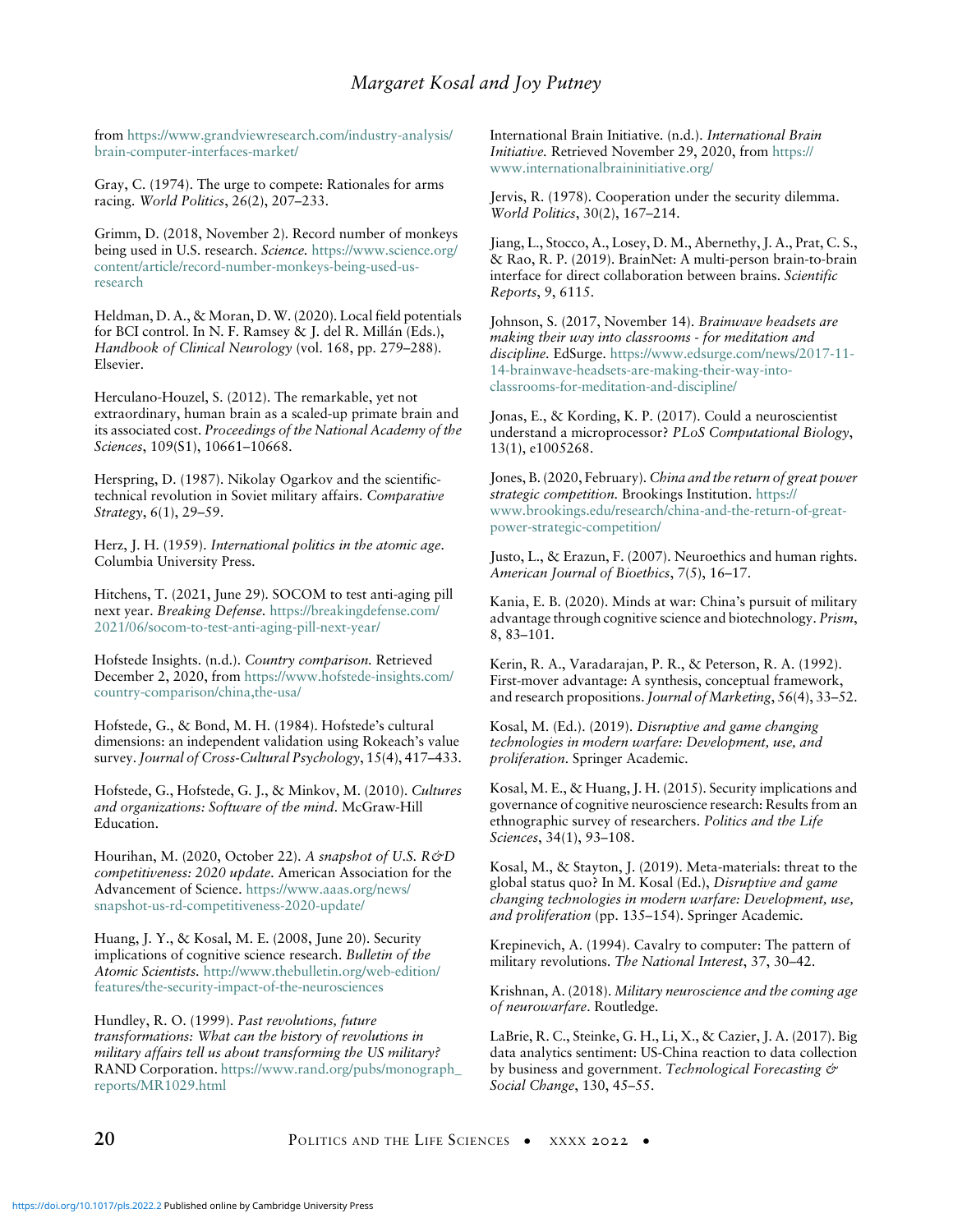# <span id="page-20-27"></span><span id="page-20-25"></span>Neurotechnology and international security

<span id="page-20-21"></span>Lee, S.-G., Trimi, S., & Kim, C. (2013). The impact of cultural differences on technology adoption. Journal of World Business, 48, 20–29.

<span id="page-20-9"></span>Leins, K. (2021). New war technologies and international law: The legal limits to weaponising nanomaterials. Cambridge University Press.

<span id="page-20-11"></span><span id="page-20-5"></span>Lewis, J. A. (2018, November 30). Technolocial competition and China. Center for Strategic and International Studies. [https://www.csis.org/analysis/technological-competition-and](https://www.csis.org/analysis/technological-competition-and-china/)[china/](https://www.csis.org/analysis/technological-competition-and-china/)

<span id="page-20-23"></span><span id="page-20-15"></span>Li, C., & Zhao, W. (2019). Progress in the brain-computer interface: An interview with Bin He. National Science Review, 7, 480–483.

<span id="page-20-20"></span><span id="page-20-13"></span>Lin, X., Sai, L., & Yuan, Z. (2018). Detecting concealed information with fused electroencephalography and functional near-infrared spectroscopy. Neuroscience, 386, 284–294.

<span id="page-20-24"></span><span id="page-20-18"></span><span id="page-20-10"></span>Lozano, A. M., Lipsman, N., Bergman, H., Brown, P., Chabardes, S., Chang, J. W., … Krauss, J. K. (2019). Deep brain stimultaion: Current challenges and future directions. Nature Reviews Neurology, 15(3), 148–160.

<span id="page-20-28"></span><span id="page-20-16"></span>Lunstroth, J., & Goldman, J. (2007). Ethical intelligence from neuroscience: Is it possible? American Journal of Bioethics, 7 (5), 18–20.

<span id="page-20-19"></span><span id="page-20-7"></span><span id="page-20-1"></span>Mahnken, T. (2010). Technology and the American way of war since 1945. Columbia University Press.

<span id="page-20-0"></span>Maksimenko, V., Lüttjohann, A., van Heukelum, S., Kelderhuis, J., Makarov, V., Hramov, A., … van Luijtelaar, G. (2020). Brain-computer interface for the epileptic seizures prediction and prevention. IEEE 8th International Winter Conference on Brain-Computer Interface.

<span id="page-20-17"></span><span id="page-20-14"></span><span id="page-20-2"></span>Marcus, S. J. (Ed.). (2002). Neuroethics: Mapping the field. Dana Press.

<span id="page-20-8"></span><span id="page-20-3"></span>Marks, J. H. (2010). A neuroskeptic's guide to neuroethics and national security. AJOB Neuroscience, 1(2), 4-12.

<span id="page-20-12"></span>McKitrick, J., Blackwell, J., Littlepage, F., Kraus, G., Blanchfield, R., & Hill, D. (1995). The revolution in military affairs. In B. Schneider, & L. Grinter (Eds.), Battlefield of the future: 21st century warfare issues (pp. 65–98). Air University Press.

<span id="page-20-29"></span><span id="page-20-22"></span><span id="page-20-6"></span><span id="page-20-4"></span>Melaas, A., & Zhang, F. (2016, March). National innovation systems in the United States and China. Center for International Environment and Resource Policy. [https://](https://sites.tufts.edu/cierp/files/2017/11/ECI_Innovation-Systems_WEB.pdf) [sites.tufts.edu/cierp/files/2017/11/ECI\\_Innovation-Systems\\_](https://sites.tufts.edu/cierp/files/2017/11/ECI_Innovation-Systems_WEB.pdf) [WEB.pdf](https://sites.tufts.edu/cierp/files/2017/11/ECI_Innovation-Systems_WEB.pdf)

Meyer, S. (1984). The dynamics of nuclear proliferation. University of Chicago Press.

<span id="page-20-26"></span>Milner, H. V. (2006). The digital divide: The role of political institutions in technology diffusion. Comparative Political Studies, 39(2), 176–199.

Moreno, J. D. (2003). Neuroethics: An agenda for neuroscience and society. Nature Reviews: Neuroscience, 4, 149–153.

Moreno, J. D. (2006). Mind wars: brain research and national defense. Dana Press.

Morgenthau, H. J. (1972). Science: Servant or master? Meridian Books.

Munyon, C. N. (2018). Neuroethics of non-primary brain computer interface: Focus on potential military applications. Frontiers in Neuroscience, 12, 696.

Naam, R. (2005). More than human: Embracing the promise of biological enhancement. Broadway Books.

Nasu, H., & McLaughlin, R. (Eds.). (2014). New technologies and the law of armed conflict. Holland: TMC Asser.

National Institutes of Health. (2014). BRAIN 2025: A scientific vision. [https://braininitiative.nih.gov/sites/default/](https://braininitiative.nih.gov/sites/default/files/pdfs/brain2025_508c.pdf/) [files/pdfs/brain2025\\_508c.pdf/](https://braininitiative.nih.gov/sites/default/files/pdfs/brain2025_508c.pdf/)

National Institutes of Health. (n.d.a). The Alliance. Retrieved March 30, 2021, from BRAIN Initiative web site: [https://](https://www.braininitiative.org/alliance/) [www.braininitiative.org/alliance/](https://www.braininitiative.org/alliance/)

National Institutes of Health. (n.d.b). Brain Initiative. Retrieved November 10, 2020, from [https://](https://braininitiative.nih.gov/) [braininitiative.nih.gov/](https://braininitiative.nih.gov/)

National Institutes of Health. (n.d.c). Overview. Retrieved November 29, 2020, from Brain Initiative: [https://](https://braininitiative.nih.gov/about/overview/) [braininitiative.nih.gov/about/overview/](https://braininitiative.nih.gov/about/overview/)

National Research Council. (2008). Emerging cognitive neuroscience and related technologies. National Academies Press.

National Research Council. (2009). Opportunities in neuroscience for future army applications. National Academies Press.

National Security Commission on Artificial Intelligence. (2021). Final report. [https://www.nscai.gov/wp-content/](https://www.nscai.gov/wp-content/uploads/2021/03/Full-Report-Digital-1.pdf) [uploads/2021/03/Full-Report-Digital-1.pdf](https://www.nscai.gov/wp-content/uploads/2021/03/Full-Report-Digital-1.pdf)

NATO (North Atlantic Treaty Organization). (2010). NATO 2020: Assured security; dynamic engagement. NATO Public Diplomacy Division.

Newburger, E. (2019, August 24). Trump's tariffs on monkeys could "severely damage" US medical research and send labs to China. CNBC. [https://www.cnbc.com/2019/08/24/trumps](https://www.cnbc.com/2019/08/24/trumps-tariffs-on-china-monkeys-could-severely-damage-us-medical-research.html/)[tariffs-on-china-monkeys-could-severely-damage-us-medical](https://www.cnbc.com/2019/08/24/trumps-tariffs-on-china-monkeys-could-severely-damage-us-medical-research.html/)[research.html/](https://www.cnbc.com/2019/08/24/trumps-tariffs-on-china-monkeys-could-severely-damage-us-medical-research.html/)

POLITICS AND THE LIFE SCIENCES • XXXX 2022 • 21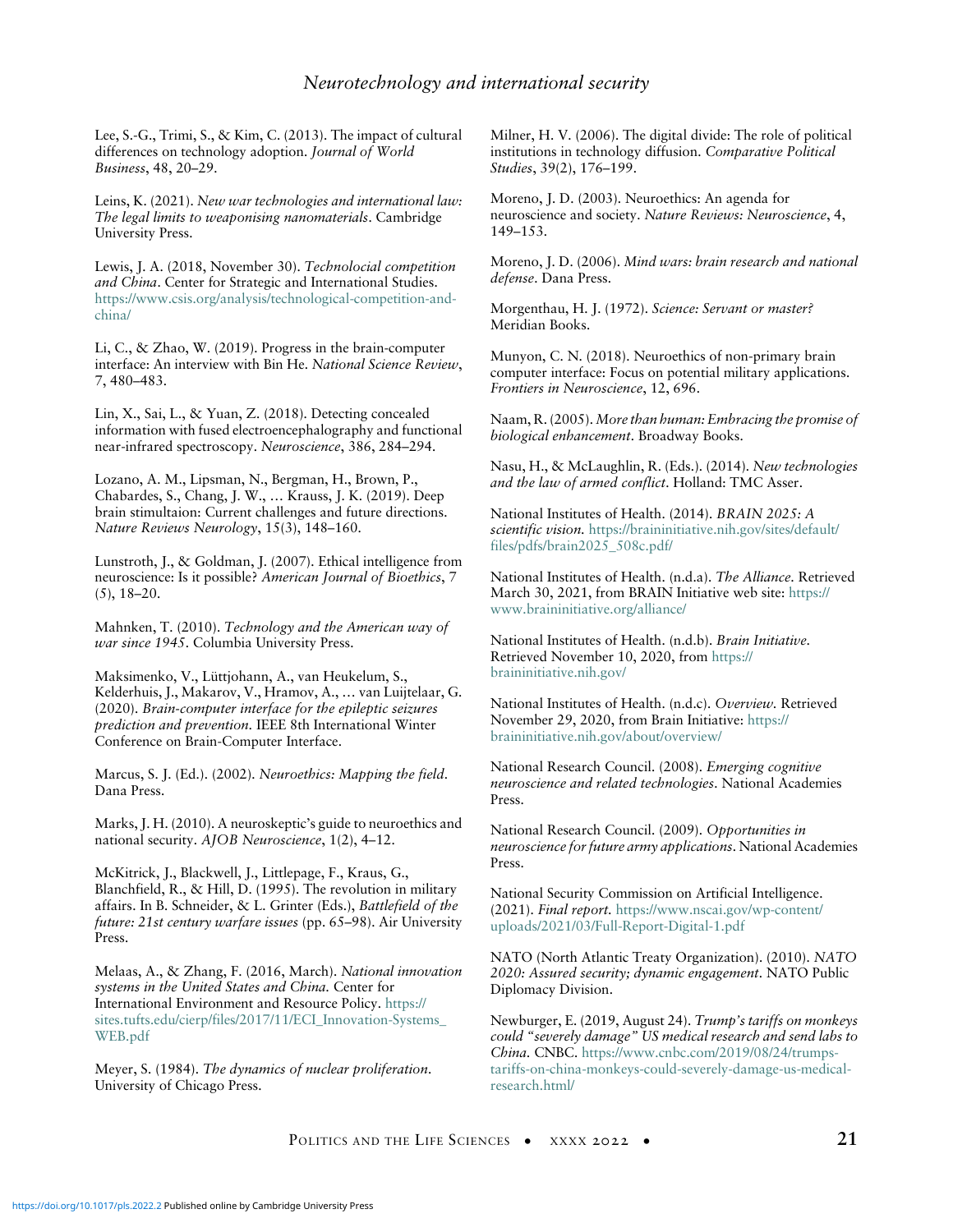<span id="page-21-24"></span><span id="page-21-13"></span>Nicolas-Alonso, L. F., & Gomez-Gil, J. (2012). Brain computer interfaces, a review. Sensors, 12(2), 1211–1279.

<span id="page-21-16"></span><span id="page-21-14"></span>Nixdorff, K., Borisova, T., Komisarenko, S., & Dando, M. (2018). Dual-use nano-neurotechnology: An assessment of the implications of trends in science and technology. Politics and the Life Sciences, 37(2), 180–202.

<span id="page-21-7"></span>Nofi, A. (2006). Recent trends in thinking about warfare. CNA Corporation.

<span id="page-21-21"></span><span id="page-21-19"></span>Nuyujukian, P., Sanabria, J. A., Saab, J., Pandarinath, C., Jarosiewicz, B., Blabe, C. H., … Henderson, J. M. (2018). Cortical control of a tablet computer by people with paralysis. PLOS ONE, 13, e0204566.

<span id="page-21-12"></span><span id="page-21-0"></span>Office of Science and Technology Policy. (2015). A strategy for American innovation. [https://obamawhitehouse.archives.gov/](https://obamawhitehouse.archives.gov/sites/default/files/strategy_for_american_innovation_october_2015.pdf/) [sites/default/files/strategy\\_for\\_american\\_innovation\\_october\\_](https://obamawhitehouse.archives.gov/sites/default/files/strategy_for_american_innovation_october_2015.pdf/) [2015.pdf/](https://obamawhitehouse.archives.gov/sites/default/files/strategy_for_american_innovation_october_2015.pdf/)

<span id="page-21-10"></span><span id="page-21-5"></span><span id="page-21-3"></span>Ogburn, W. (1949). Technology and international relations. University of Chicago Press.

<span id="page-21-8"></span><span id="page-21-6"></span>O'Hanlon, M. (2009). The science of war. Princeton University Press.

<span id="page-21-11"></span>O'Rourke, R. (2020). Great power competition: implications for defense—Issues for Congress. Congressional Research Service. [https://crsreports.congress.gov/product/pdf/R/](https://crsreports.congress.gov/product/pdf/R/R43838) [R43838](https://crsreports.congress.gov/product/pdf/R/R43838)

<span id="page-21-15"></span><span id="page-21-2"></span>Pandarinath, C., Ames, K. C., Russo, A. A., Farschchian, A., Miller, L. E., Dyer, E. L., & Kao, J. C. (2018). Latent factors and dynamics in motor cortex and their application to brainmachine interfaces. Journal of Neuroscience, 38(44), 9390–9401.

<span id="page-21-20"></span><span id="page-21-17"></span><span id="page-21-9"></span><span id="page-21-4"></span>Parens, E. (2006). Creativity, gratitude, and the enhancement debate. In J. Illes (Ed.), Neuroethics: Defining the issues in theory, practice, and policy (pp. 75–86). Oxford University Press.

<span id="page-21-23"></span><span id="page-21-18"></span>Polania, R., Nitsche, M. A., & Ruff, C. C. (2018). Studying and modifying brain function with non-invasive brain stimulation. Nature Neuroscience, 21(2), 174–187.

<span id="page-21-27"></span>Poo, M.-M. (2016, May 26–27). China Brain Project and nonhuman primate research in China. The Brain Forum. [http://](http://thebrainforum.org/downloads/Presentations-2015-and-2016/China-Brain-Project-and-non-human-primate-research-Prof-Mu-ming-Poo.pdf/) [thebrainforum.org/downloads/Presentations-2015-and-2016/](http://thebrainforum.org/downloads/Presentations-2015-and-2016/China-Brain-Project-and-non-human-primate-research-Prof-Mu-ming-Poo.pdf/) [China-Brain-Project-and-non-human-primate-research-Prof-](http://thebrainforum.org/downloads/Presentations-2015-and-2016/China-Brain-Project-and-non-human-primate-research-Prof-Mu-ming-Poo.pdf/)[Mu-ming-Poo.pdf/](http://thebrainforum.org/downloads/Presentations-2015-and-2016/China-Brain-Project-and-non-human-primate-research-Prof-Mu-ming-Poo.pdf/)

<span id="page-21-26"></span><span id="page-21-1"></span>Poo, M.-M. (2018). Toward brain-inspired artificial intelligence. National Science Review, 5(6), 785.

<span id="page-21-22"></span>Poo, M.-M., Du, J.-L., Ip, N. Y., Xiong, Z.-Q., Xu, B., & Tan, T. (2016). China Brain Project: basic neuroscience, brain diseases, and brain-inspired computing. Neuron, 92, 591–596. <span id="page-21-25"></span>Rachna, M., & Agrawal, R. (2018). Emerging threats to security and privacy in brain computer interface. International Journal of Advanced Studies of Scientific Research, 3(12).

Ramadan, R. A., & Vasilakos, A. V. (2017). Brain computer interface: Control signals review. Neurocomputing, 223, 26–44.

Rasser, M. (2020, July 22). U.S.-China: Winning the economic competition. Testimony before the U.S. Senate Banking Committee, Subcommittee on Economic Policy. [https://](https://www.banking.senate.gov/imo/media/doc/Rasser%20Testimony%207-22-20.pdf/) [www.banking.senate.gov/imo/media/doc/Rasser%](https://www.banking.senate.gov/imo/media/doc/Rasser%20Testimony%207-22-20.pdf/) [20Testimony%207-22-20.pdf/](https://www.banking.senate.gov/imo/media/doc/Rasser%20Testimony%207-22-20.pdf/)

Ratti, E., Waninger, S., Berka, C., Ruffini, G., & Verma, A. (2017). Comparison of medical and consumer wireless EEG systems for use in clinical trials. Frontiers in Human Neuroscience, 11, 398.

Resnik, D. (2007). Neuroethics, national security, and secrecy. American Journal of Bioethics, 7(5), 15.

Rippon, G., & Senior, C. (2010). Neuroscience has no role in national security. AJOB Neuroscience, 1(2), 37–38.

Rosen, S. (1991). Winning the next war: Innovation and the modern military. Cornell University Press.

Rosenberg, L., & Gehrie, E. (2007). Against the use of medical technologies for military or national security interests. American Journal of Bioethics, 7(5), 22–24.

Rotolo, D., Hicks, D., & Martin, B. R. (2015). What is an emerging technology? Research Policy, 44(10), 1827–1843.

Royal Society. (2012). Brain waves: Neuroscience, conflict and security. London.

Sagan, S., & Waltz, K. (2012). The spread of nuclear weapons: An enduring debate. W.W. Norton.

Salatino, J. W., Ludwig, K. A., Kozai, T. D., & Purcell, E. K. (2017). Glial responses to implanted electrodes in the brain. Nature Biomedical Engineering, 1, 862–877.

Sauter-Starace, F., D, R., Cretallaz, C., Foerster, M., Lambert, A., Gaude, C., … Torres-Martinez, N. (2019). Long-term sheep implantation of WIMAGINE, a wireless 64-channel electrocorticogram recorder. Frontiers in Neuroscience, 13, 847.

SCHEER (Scientific Committee on Health, Environmental, and Emerging Risks). (2017). Final opinion on "the need for non-human primates in biomedical research, production and testing of products and devices" (update 2017). European Commission. [https://ec.europa.eu/environment/chemicals/lab\\_](https://ec.europa.eu/environment/chemicals/lab_animals/pdf/Scheer_may2017.pdf) [animals/pdf/Scheer\\_may2017.pdf](https://ec.europa.eu/environment/chemicals/lab_animals/pdf/Scheer_may2017.pdf)

Schmid, J., & Huang, J. (2017). State adoption of transformative technology: Early railroad adoption in China and Japan. International Studies Quarterly, 61(3), 570–583.